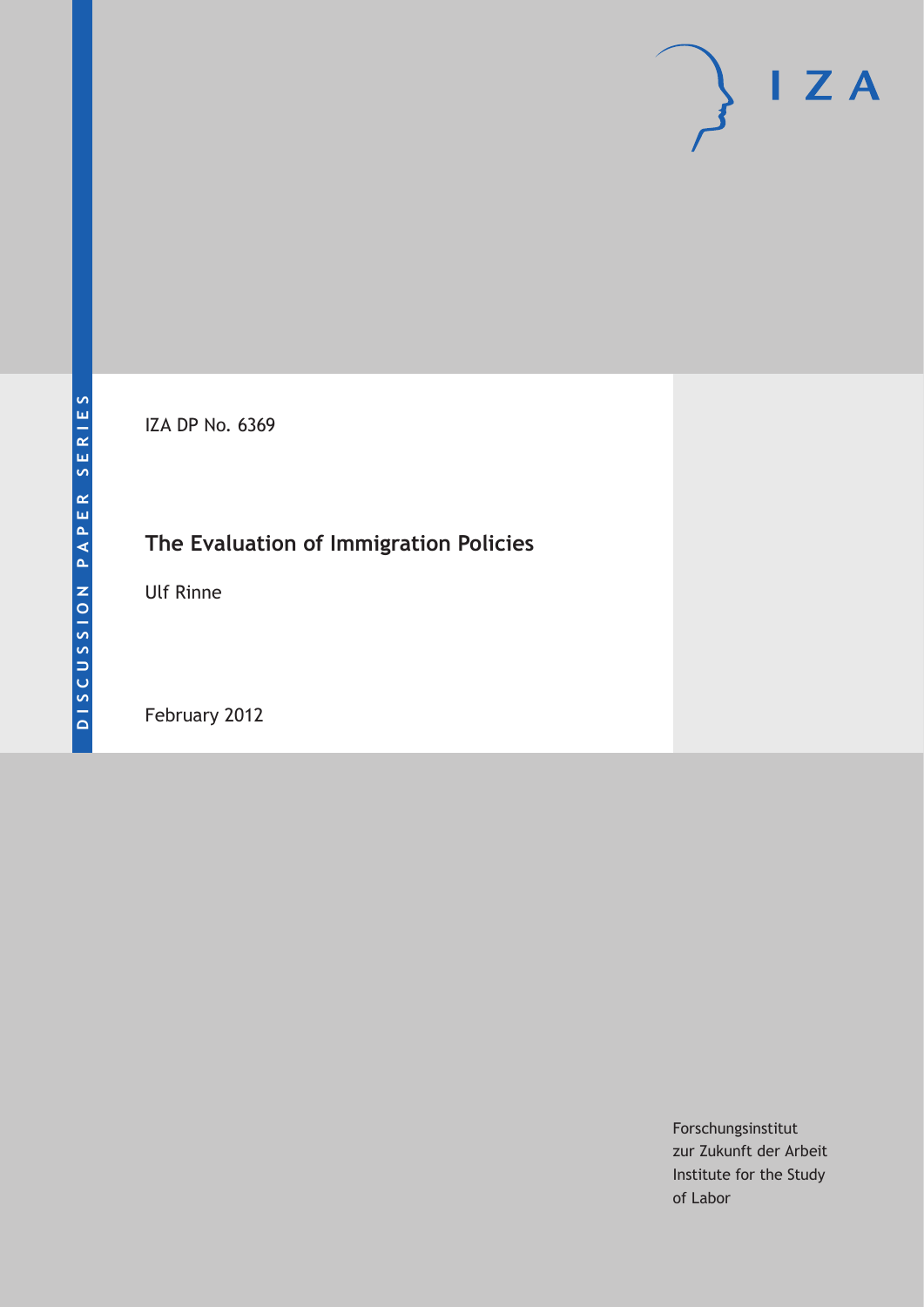# **The Evaluation of Immigration Policies**

**Ulf Rinne**  *IZA* 

Discussion Paper No. 6369 February 2012

IZA

P.O. Box 7240 53072 Bonn Germany

Phone: +49-228-3894-0 Fax: +49-228-3894-180 E-mail: [iza@iza.org](mailto:iza@iza.org)

Any opinions expressed here are those of the author(s) and not those of IZA. Research published in this series may include views on policy, but the institute itself takes no institutional policy positions.

The Institute for the Study of Labor (IZA) in Bonn is a local and virtual international research center and a place of communication between science, politics and business. IZA is an independent nonprofit organization supported by Deutsche Post Foundation. The center is associated with the University of Bonn and offers a stimulating research environment through its international network, workshops and conferences, data service, project support, research visits and doctoral program. IZA engages in (i) original and internationally competitive research in all fields of labor economics, (ii) development of policy concepts, and (iii) dissemination of research results and concepts to the interested public.

IZA Discussion Papers often represent preliminary work and are circulated to encourage discussion. Citation of such a paper should account for its provisional character. A revised version may be available directly from the author.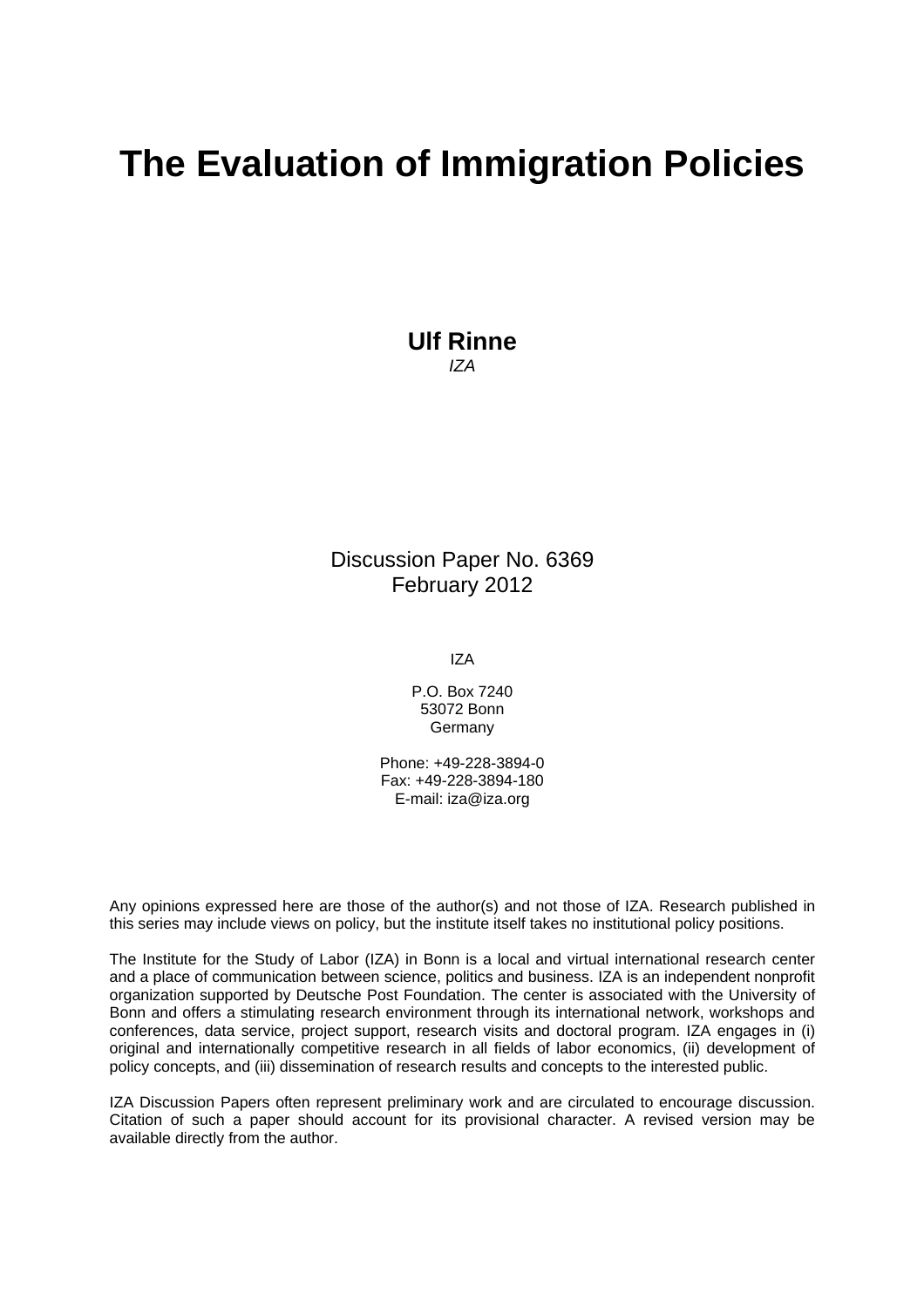IZA Discussion Paper No. 6369 February 2012

# **ABSTRACT**

# **The Evaluation of Immigration Policies[\\*](#page-2-0)**

This chapter summarizes the literature on the evaluation of immigration policies. It brings together two strands of the literature dealing with the evaluation of labor market programs and with the economic integration of immigrants. Next to immigrant selection and settlement policies, there are four types of interventions that aim at improving the economic and social outcomes of immigrants: a) introduction programs, b) language training, c) labor market programs, and d) anti-discrimination policies. The chapter discusses problems associated with the evaluation of such programs, presents methodological approaches to circumvent these problems, and surveys empirical results and findings. It concludes with lessons from previous research and identifies avenues for future research.

JEL Classification: F22, J15, J61, C21

Keywords: migration, program evaluation, immigrant selection, settlement policy, introduction programs, discrimination, language training, active labor market policy, integration

Corresponding author:

Ulf Rinne IZA P.O. Box 7240 53072 Bonn Germany E-mail: [rinne@iza.org](mailto:rinne@iza.org) 

 $\overline{a}$ 

<span id="page-2-0"></span><sup>\*</sup> I would like to thank Amelie Constant, Klaus F. Zimmermann and one anonymous referee for helpful comments and suggestions, and Daniela Geppert and Ulrike Steins for their excellent research assistance. All remaining errors are my own.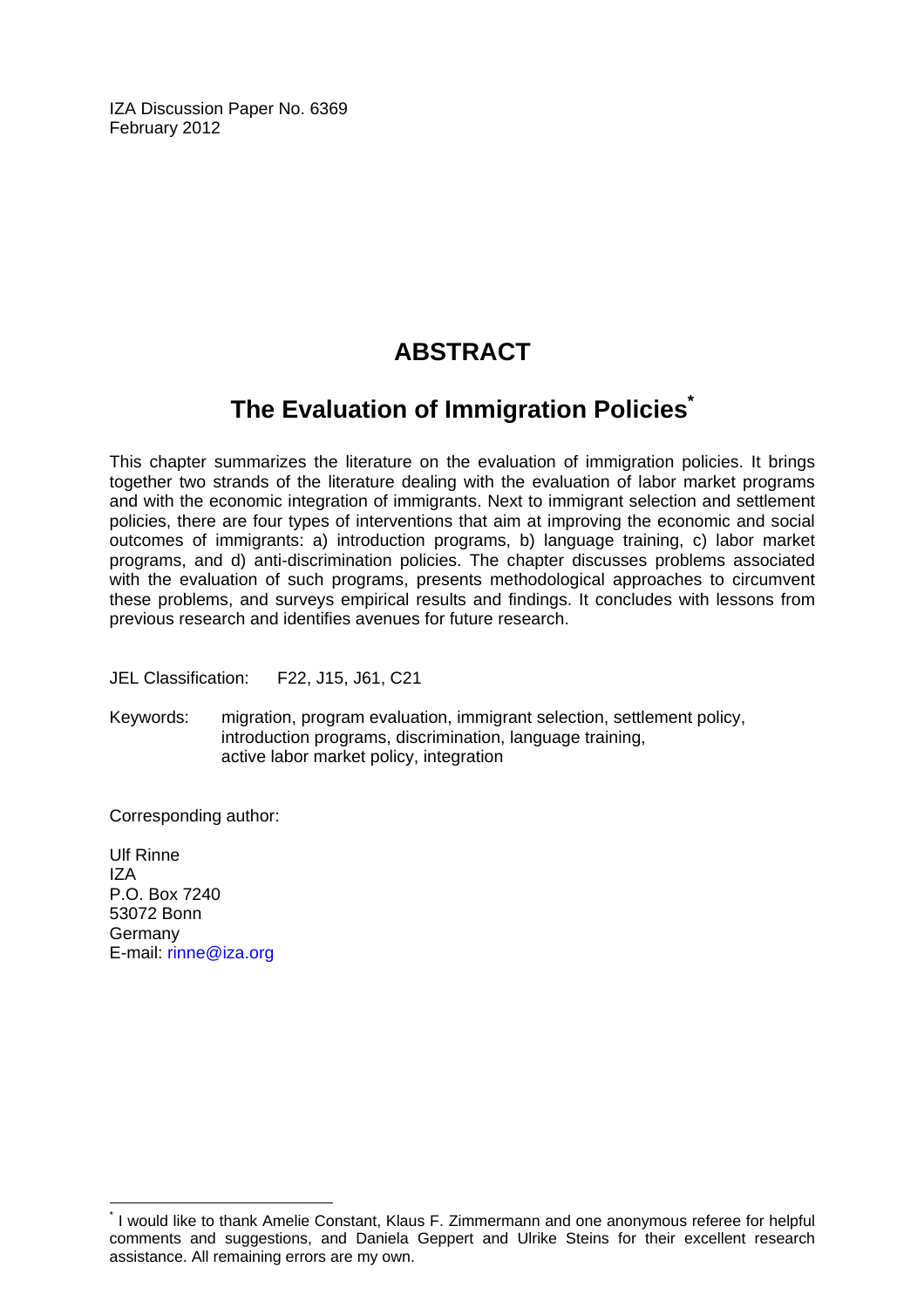### **1 Introduction**

The persistent gaps in the economic performance between immigrants and natives provide the basis for policy interventions of various kinds. Improving the immigrants' economic and social performance is a policy challenge of growing importance as many countries will receive—and will need—an increasing number of immigrants in the future.

There are various public policies available that include strategies to select immigrants, settlement policies for immigrants upon their arrival in the host country and interventions that aim at improving the outcomes of immigrants after their arrival. Economic research, by the means of program evaluation, may help to determine which programs are effective in reaching their goals. This chapter reviews the existing policies, it discusses problems associated with the evaluation of these interventions and it surveys selected empirical evaluation studies. Although there has been considerable progress in this area, especially in recent years, it appears rather difficult to draw general conclusions from the existing literature. This chapter highlights the few findings that are consistently reported and provides explanations for the scarce evidence so far.

It should be noted that the literature on the economics of immigrants' assimilation is beyond the scope of this chapter. Constant and Zimmermann (2011) provide a comprehensive overview about theories on immigrant performance and recent advances in this area of research. For the purpose of this chapter, this literature that started with important contributions by Chiswick (1978) and Borjas (1985), among others, is taken as given and a related, but slightly different question is asked: How can public policy intervene in the immigrants' assimilation process to accelerate this process and to improve the framework in which it takes place? In this context, this chapter furthermore concentrates on the most important public policies and it focuses on interventions in receiving countries.

The remainder of this chapter is organized as follows. Section 2 discusses challenges for immigration policies. Section 3 gives a structured overview of the background and aims of different immigration policies. Section 4 discusses problems that arise when evaluating these public interventions and presents methodological approaches to circumvent them. Section 5 surveys empirical results and findings on the effects of immigration policies. Finally, Section 6 concludes with lessons from previous research and identifies avenues for future research.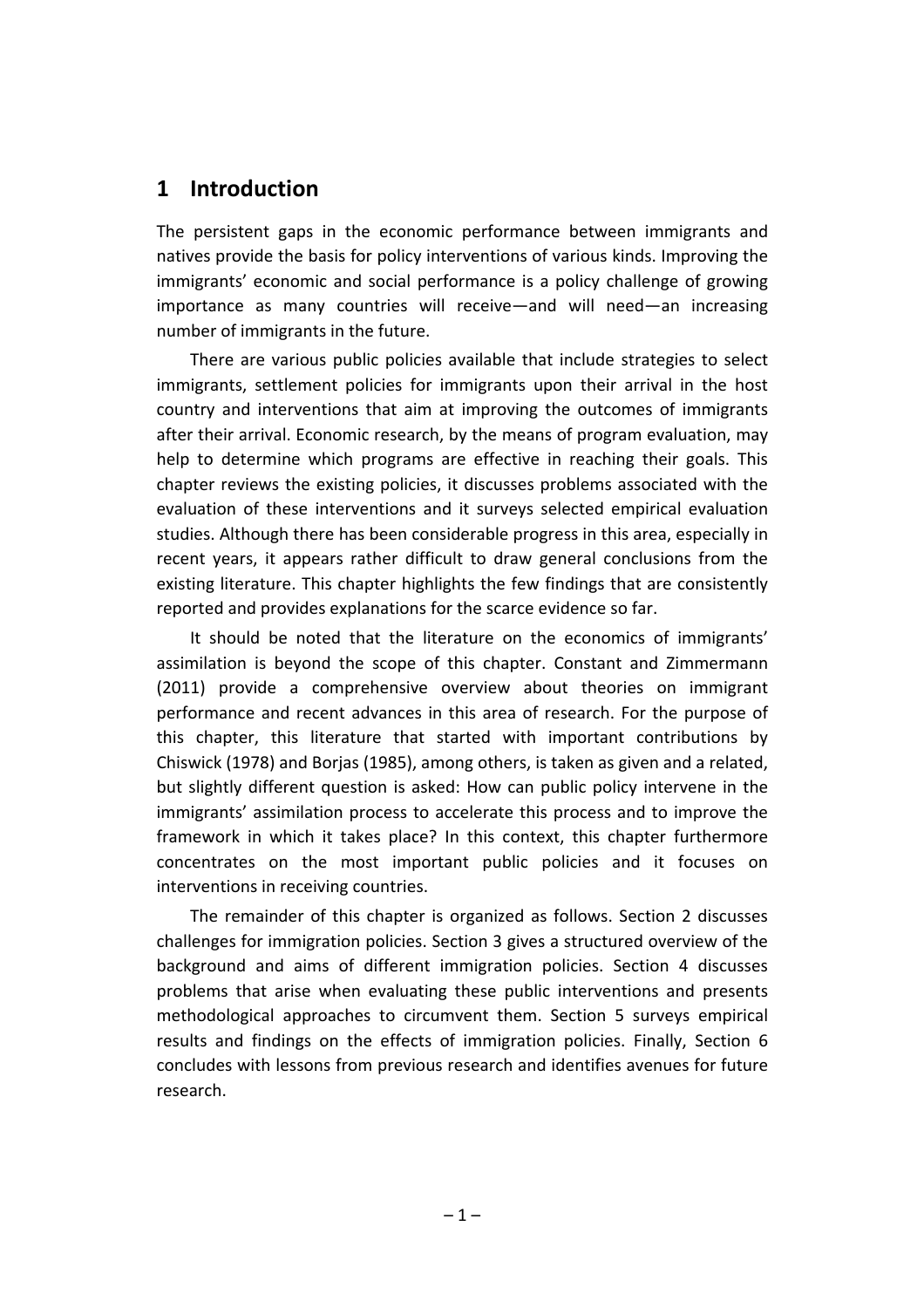### **2 Challenges for Immigration Policies**

Improving the labor market participation, labor market attachment and the social mobility of immigrants is a major policy concern in many countries around the world. One of the underlying reasons is that immigration is a phenomenon of increasing importance. Figure 1 shows that the stock of the foreign‐born population has remarkably increased in virtually all major OECD countries within the short period between 2005 and 2009. While this is *per se* not a worrisome development, one may be concerned that the labor market attachment of immigrants still lacks behind that of natives.

Figure 2 shows that this is the case in the majority of OECD countries.<sup>[1](#page-4-0)</sup> Immigrants do not only exhibit a lower labor market attachment on average, they typically also have higher unemployment rates and lower wage rates than the native population. Moreover, the gaps in the economic performance appear relatively persistent over immigrant generations. Although one would expect the immigrant‐native differences to be smaller for the immigrants' descendants, this is generally not the case (see, e.g., Algan et al., 2010, for evidence on France, Germany and the United Kingdom). The gaps in the economic performance between immigrants and natives therefore pose substantial challenges for today's societies, and they will likely cause even greater challenges in the future.

The future will bring an increasing demand for high‐skilled workers, which will presumably exceed the supply of these workers in many countries. Immigration appears as *the* channel through which this demand could be met. The global competition for the world's best and brightest minds will certainly increase, with the United States and China appearing as the major players from today's perspective (see, e.g., Constant et al., 2013). European countries will also play a role, but they do not seem to be the primary destination region for today's and tomorrow's high‐skilled immigrants. Although the relative demand for low‐skilled workers has declined over the last decades, there has also been a continuous shift in what is considered a high‐skilled worker or immigrant (Chiswick, 2011). Therefore, it appears on the one hand useful to distinguish between high‐skilled and low‐skilled immigrants, but on the other hand it is also very important to consider whether immigrants have skills and qualifications that meet (excess) demand in the host country's labor market. Attracting the "right" immigrants in terms of their skills and qualifications is therefore one

 $\overline{a}$ 

<span id="page-4-0"></span> $1$  Male foreigners in the United States and female foreigners in Spain are the only two exceptions in Figure 2.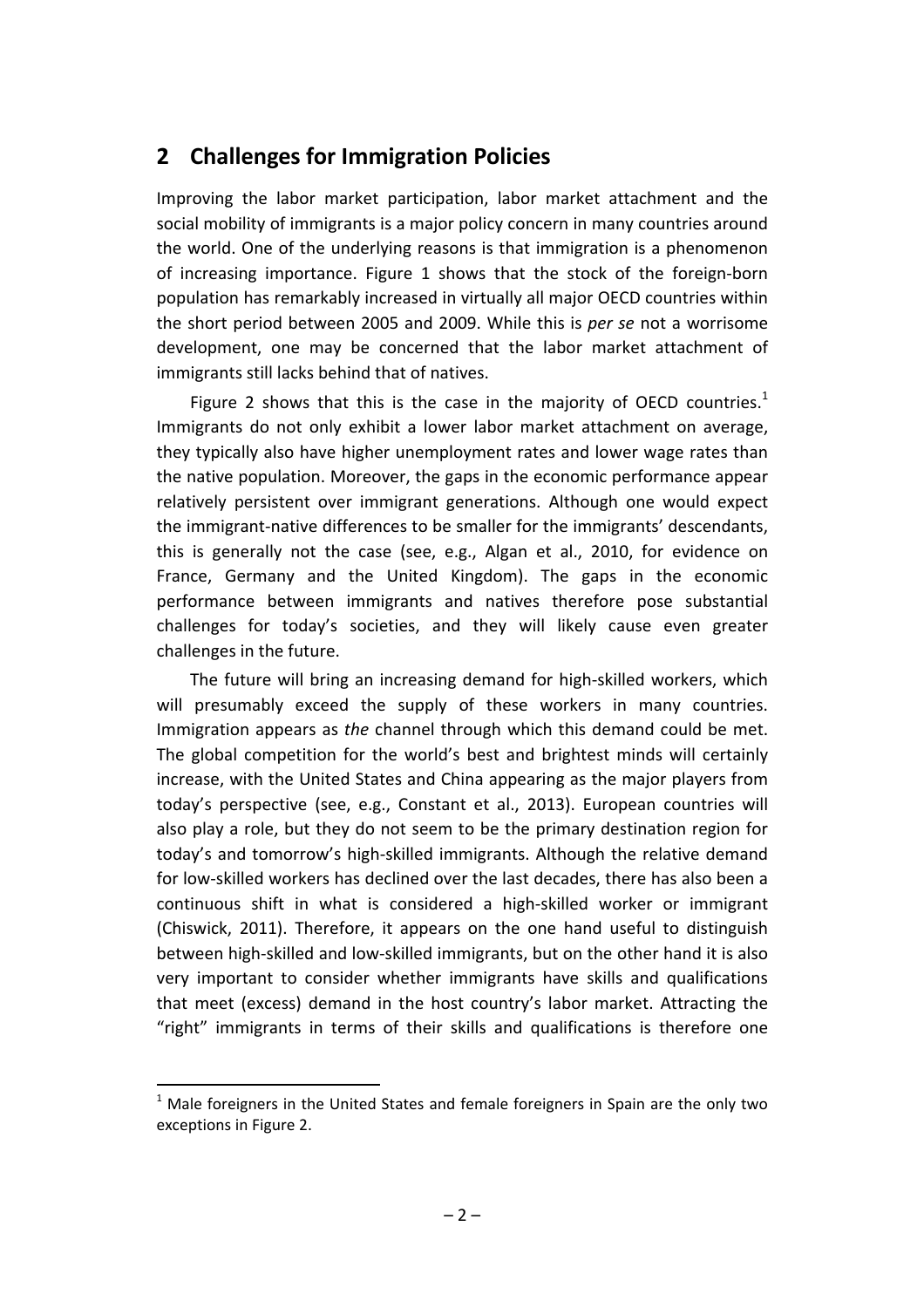important dimension of immigration policy as this has significant implications for their subsequent economic performance.

However, immigration policy does not end after the immigrants' arrival. There are a number of public policies that may subsequently accelerate the process of their economic and social integration. Such policies include a variety of programs, some of which are particularly targeted at immigrants (e.g., language training) and others which are not (e.g., active labor market programs). Given increasingly tight fiscal constraints, policy has to make a choice about whether and which actions should be taken. It is therefore crucial to know which policies are effective in reaching their goals. Ideally, one would also like to know whether they are efficient (i.e., cost-effective) and which policies are comparatively the most effective and efficient. These answers may provide the basis for evidence‐based policy making, for a better use of public expenditures and for improved economic and social outcomes.

## **3 An Overview of Immigration Policies**

Based on the previous discussion, one can distinguish between two broad categories of immigration policies: a) public interventions before and upon the arrival of immigrants that include immigrant selection and settlement policies, and b) policies and programs after the immigrants' arrival and settlement in the host country to improve their economic and social outcomes.

### **3.1 Immigrant Selection and Settlement Policies**

Public interventions before and upon the arrival of immigrants primarily aim at influencing the pool of immigrants in the host country, i.e., their number and composition, as well as their location choice within the host country. While the former set of policies can be summarized as immigrant selection policies, the latter is referred to as settlement policies.

### *Immigrant Selection Policies*

Immigrant selection policies determine the access of immigrants to a host country's labor market—or they define barriers to entry. The traditional immigration countries such as Canada, Australia and New Zealand often serve as role models in this debate. Their economically motivated point systems appear as an effective tool to achieve a proper balance of qualified labor immigrants that fit the demands of their labor markets. On the other hand, the example of the United States shows that even without any sophisticated system of immigrant selection, it is possible to realize the gains of skilled immigration.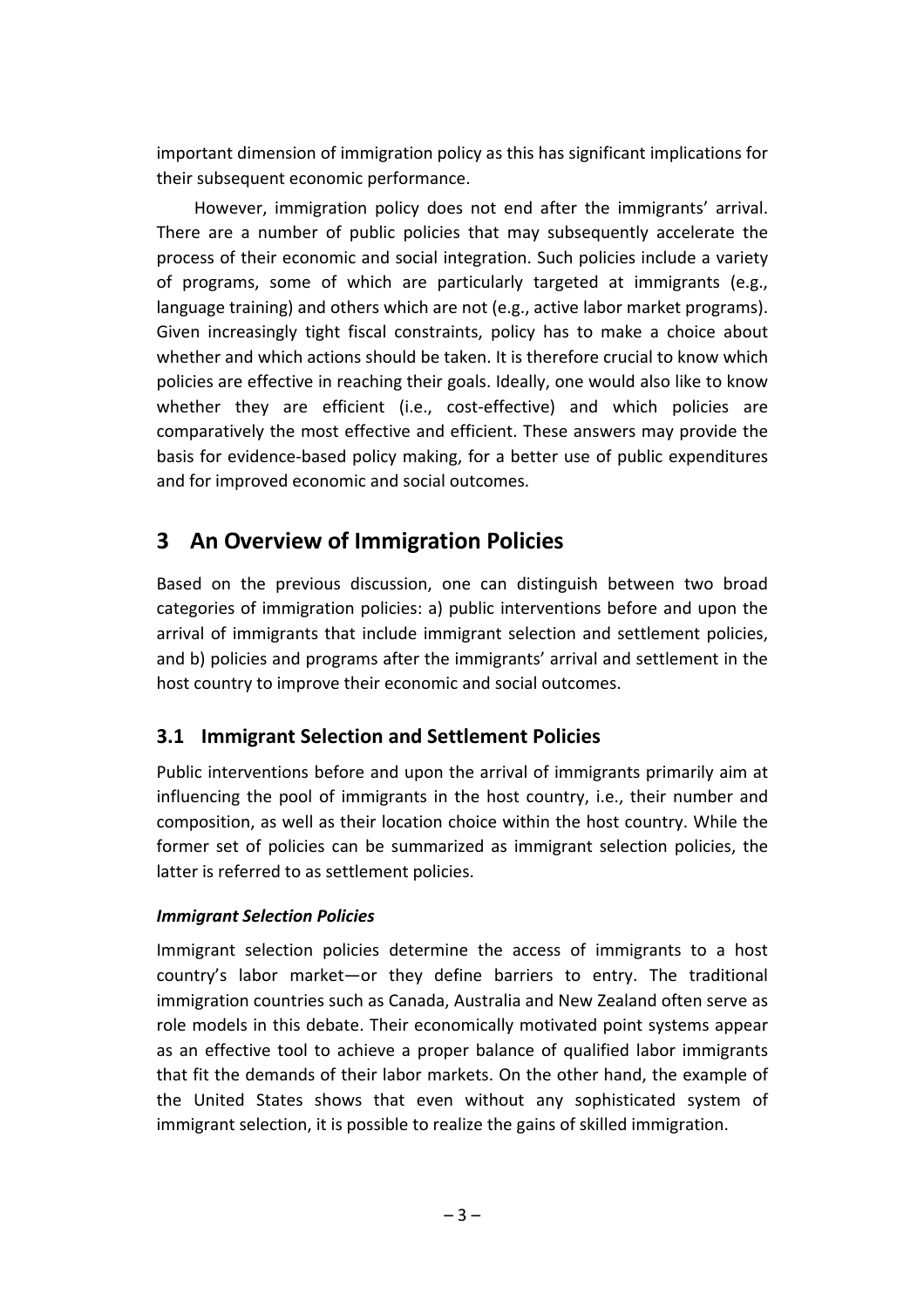Recently, the European Union (EU) as well as individual European countries move towards more sophisticated systems to manage labor immigration. This manifests in the *Blue Card*, an initiative to make the EU more attractive to immigrants from non‐member countries. The *Blue Card* appears suited to persuading skilled workers considering immigration to focus more on the EU as a destination region, although individual EU member states have been granted a relatively large leeway in how they implement the directive and establish own standards. The directive defines EU‐wide minimum standards for the approval procedures of non‐EU skilled and highly qualified workers.

Some European countries, however, go beyond these EU-wide minimum standards. For example, the United Kingdom, Denmark and recently also Austria have established point systems in their national legislation. While in Denmark and in the United Kingdom recent policy movements are more into the direction of restricting immigration, the Austrian initiative appears—at least at first sight—as a comprehensive system that could indeed serve its purpose of attracting high‐skilled labor immigrants. It shows in many ways similarities to a recent proposal for a combined point and quota system that has been developed for Germany (Hinte et al., 2011).

These policy initiatives document that more and more countries consider immigration as the channel through which the increasing demand for highskilled workers can be met in the future. In particular point systems appear as effective policy instruments. However, the design of immigrant selection policies can—and should—build on evaluations of already established regimes.

#### *Settlement Policies*

Settlement policies place restrictions on where newly arrived immigrants are allowed to settle. Such restrictions have been applied in a number of countries including the United Kingdom, Germany, Sweden, Denmark and the Netherlands. The rationale for this intervention is twofold: a) immigrants should be directed away from immigrant "enclaves" to accelerate their assimilation process and to improve their economic performance; and b) immigrants should be relatively equally distributed across the host country to spread the (perceived) burden of costs for society equally across administrative districts.

However, whether these two motivations actually apply is *a priori* not clear. For example, network effects may have either a positive or a negative influence on the immigrants' assimilation process in the host country. On the one hand, a network of co‐ethnics may allow immigrants to have easier access to information about the host country's labor market. This may include, e.g., information about job offers, vacancies, application procedures, and other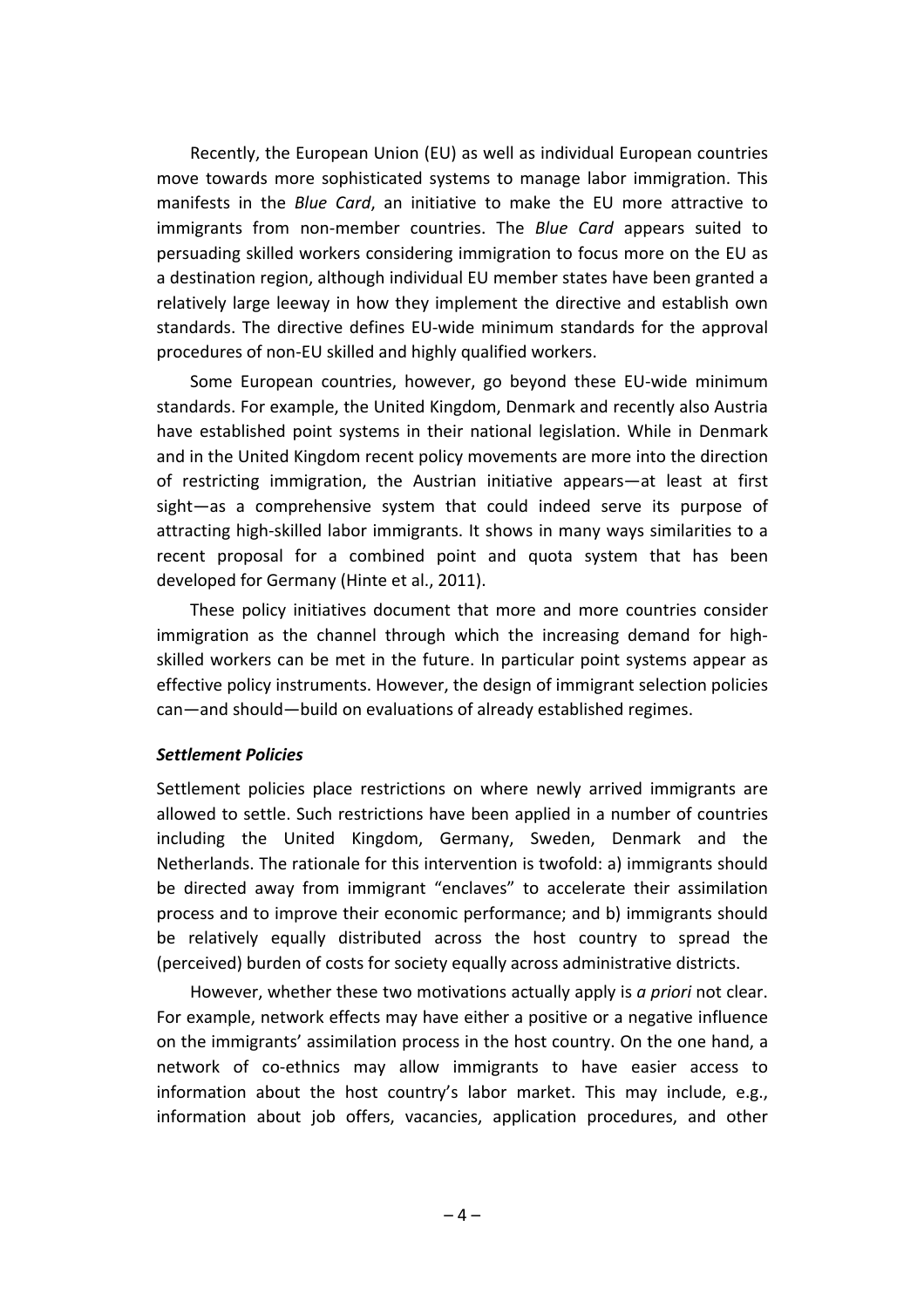administrative procedures and informal processes. On the other hand, there is a risk of undesired assimilation processes that may be triggered by ethnic networks. For example, because unemployment rates are generally higher among immigrants, the information about the labor market that is available in these networks may be of relatively poor quality. Immigrants may then find it hard to access high-quality jobs with the help of their network of co-ethnics.

The second rationale is even harder to justify—if at all. The majority of empirical studies do not support the concern that excessive participation in welfare or social security systems might be a more common phenomenon for immigrants than for natives, and that immigration constitutes a fiscal burden for host countries (see, e.g., Council of Economic Advisers, 2007). In particular, there is only weak empirical evidence for the welfare magnet hypothesis, i.e., that immigrants are more likely to move to welfare‐generous countries (Pedersen et al., 2008; De Giorgi and Pellizzari, 2009; Giulietti et al., 2012).

The effects of redirecting immigrants are nevertheless theoretically ambiguous. The ambiguity mainly arises because of the positive and negative effects an immigrant network may exert on the immigrants' assimilation process. However, it is not straightforward to isolate or to identify the impact of the location choice because typically immigrants self‐select into regions of residence after arrival in the host country. This is a confounding factor any empirical evaluation study has to carefully take into account.

### **3.2 Policies and Programs for Immigrants in the Host Country**

One can distinguish between four different types of public policies and programs that aim at improving the economic and social outcomes of immigrants after their arrival and settlement in the host country: a) introduction programs, b) language training, c) active labor market programs, and d) anti‐discrimination policies. These four types can be considered as the most important public policies in this context.

#### *Introduction Programs*

 $\overline{a}$ 

Introduction programs aim at facilitating the transition from immigration to labor market and social integration. They are an integral element of immigration policies in Nordic countries for quite some time and have recently gained popularity in other countries (e.g., in Germany).<sup>[2](#page-7-0)</sup>

<span id="page-7-0"></span> $2$  For example, introduction programs have been offered to newly-arrived immigrants in Sweden since the late 1960s. See Andersson Joona and Nekby (2012) for more details on introduction programs in the Swedish context.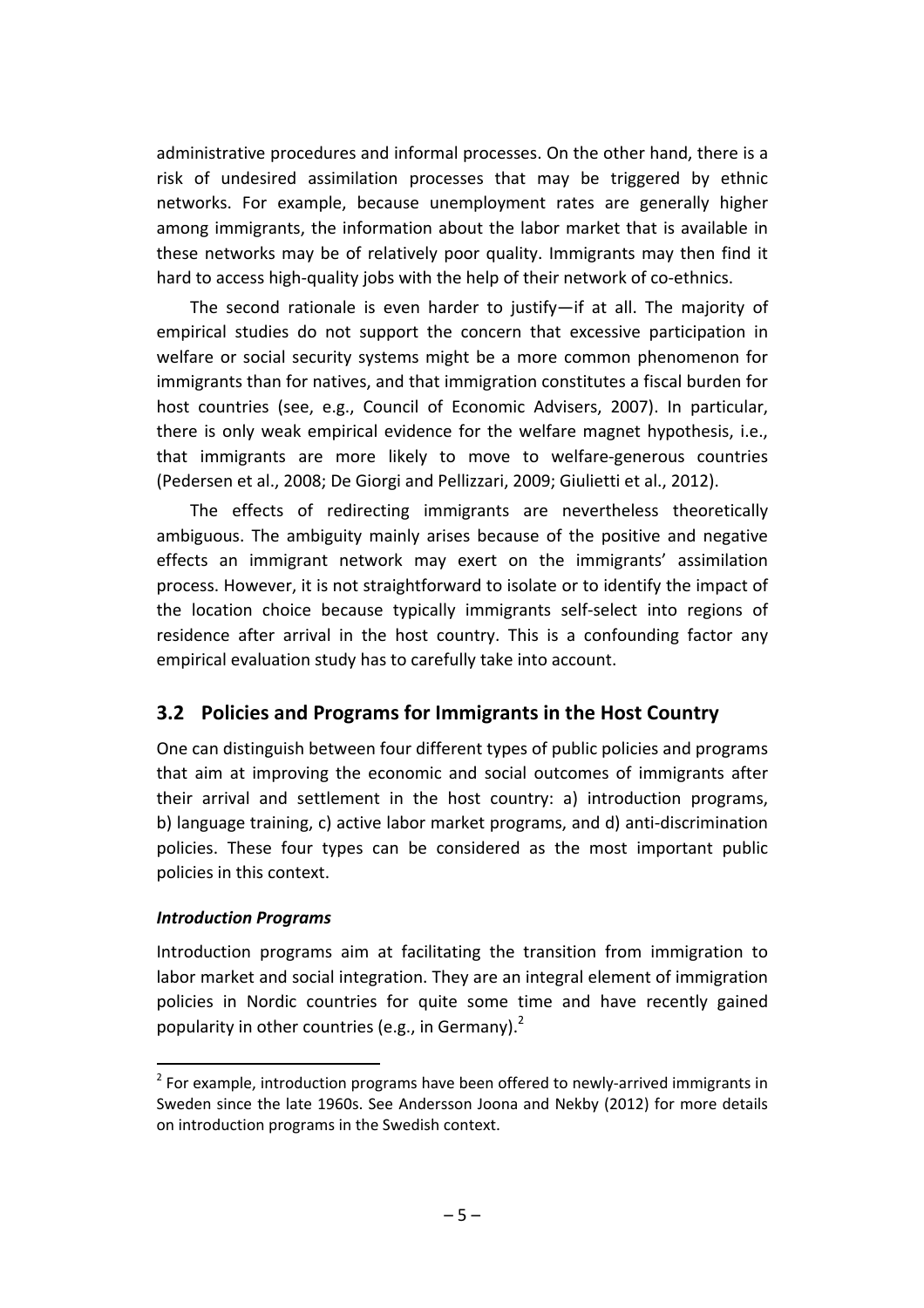Introduction programs are in principle a combination of language courses and labor market programs. For example, they can include vocational training, job search assistance and subsidized employment. They can also include courses about the history, norms, culture and traditions of the host country. However, introduction programs differ with respect to their timing as they are specifically targeted at newly‐arrived immigrants.

Introduction programs therefore intervene when immigrants are particularly vulnerable, i.e., immediately after their arrival in the host country. Although this appears in principle as a promising strategy, there are a number of problems associated with these types of programs. For example, participation in introduction programs is often associated with some form of remuneration, which may generate incentives to stay longer in the program than what would be optimally the case. Although introduction programs are typically time‐limited with a pre-specified maximum duration, participation may lead to substantial locking‐in effects. Additionally, introduction programs may be the starting point of so-called "program careers" with multiple, sequential participations in various labor market programs.

Whether introduction programs are an effective and efficient public policy to facilitate the economic and social integration of newly‐arrived immigrants thus remains an empirical question.

#### *Language Training*

The provision of language training may be part of an introduction program, but language training can also be provided as a separate program. Language skills are overwhelmingly judged as being a crucial determinant of the immigrants' economic and social integration, and hence these programs have potentially large effects. The economic returns of language proficiency are generally substantial, although there are some cross‐country differences in this respect (see, e.g., Chiswick and Miller, 1995).

Insufficient language skills of immigrants are a substantial barrier to enter the labor market. These skills are part of the immigrant's human capital and they are—in most cases—not transferable to the host country. The economic assimilation of immigrants in the host country is therefore, at least in part, also a story about language acquisition. In this context, it appears very useful to answer the question whether immigrants should acquire these skills through formal courses (e.g., language training) or through informal activities (e.g., self‐ study, learning by doing). Although the language skills of immigrants generally improve with the duration of residence in the host country (Chiswick and Miller, 1992), a formal language training may accelerate the process of language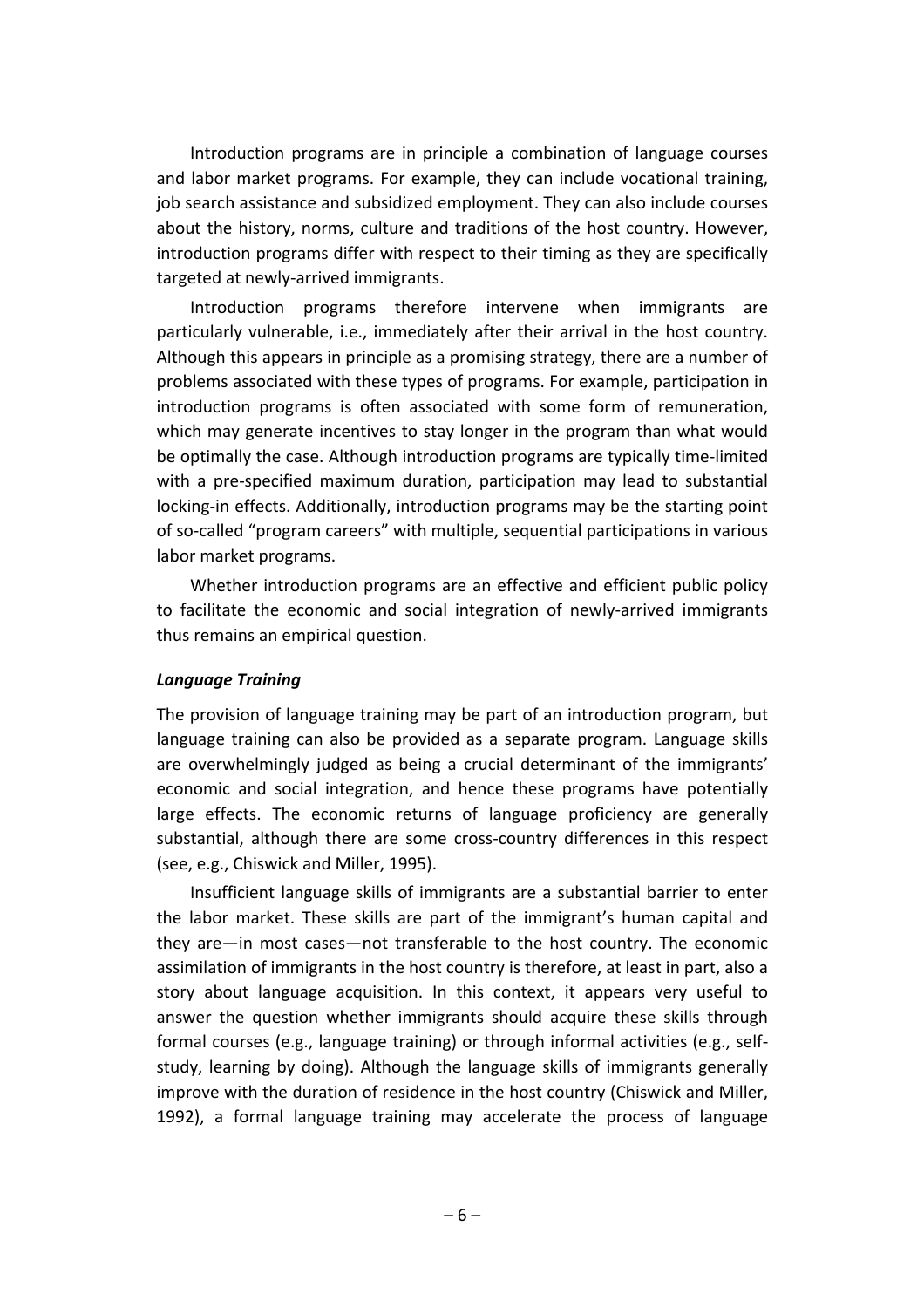acquisition at least for some of these individuals. This may, for example, be the case for immigrants in "language enclaves" where the host country's dominant language is not very frequently spoken (Chiswick and Miller, 1992). The exposure to the dominant language is relatively low in these areas and the opportunities for informal language training limited.

It is, however, not straightforward to evaluate the effects of language training. A problem may arise if language skills are unobserved or measured with considerable error, since immigrants self-select (or are selected) into language training based on their language proficiency. If this selection process cannot be carefully addressed, it may cause a bias in the estimated effects of participation.

#### *Active Labor Market Programs*

Next to passive labor market policies, which are not specifically considered in this chapter, active labor market policies comprise a variety of programs that aim at increasing employment and wages of disadvantaged groups in the labor market. These programs can be either precisely targeted at particular groups of individuals (e.g., youth employment and training measures, employment programs for the disabled) or more broadly targeted at unemployed individuals. The latter programs include public employment services and activation measures, training programs, and subsidized employment or self‐employment.

Public employment services generally aim at promoting matches between firms with vacant job and job seekers. Next to administrating unemployment benefits, they provide help in the form of measures such as placement and counseling activities, vocational guidance, and job search courses. They moreover implement activation measures in form of job search requirements and monitoring, and they may apply sanctions. Training programs are predominantly provided in form of classroom training. These programs may either serve to compensate a gap a general education (e.g., for high school dropouts) or aim at updating skills and qualifications of workers (e.g., for long‐ term unemployed). Subsidized employment involves either temporary or permanent transfers to private firms (e.g., wage or hiring subsidies), or the creation of temporary jobs for disadvantaged groups in the public sector (e.g., job creation schemes). Additionally, start-up subsidies that promote selfemployment or entrepreneurship are increasingly popular.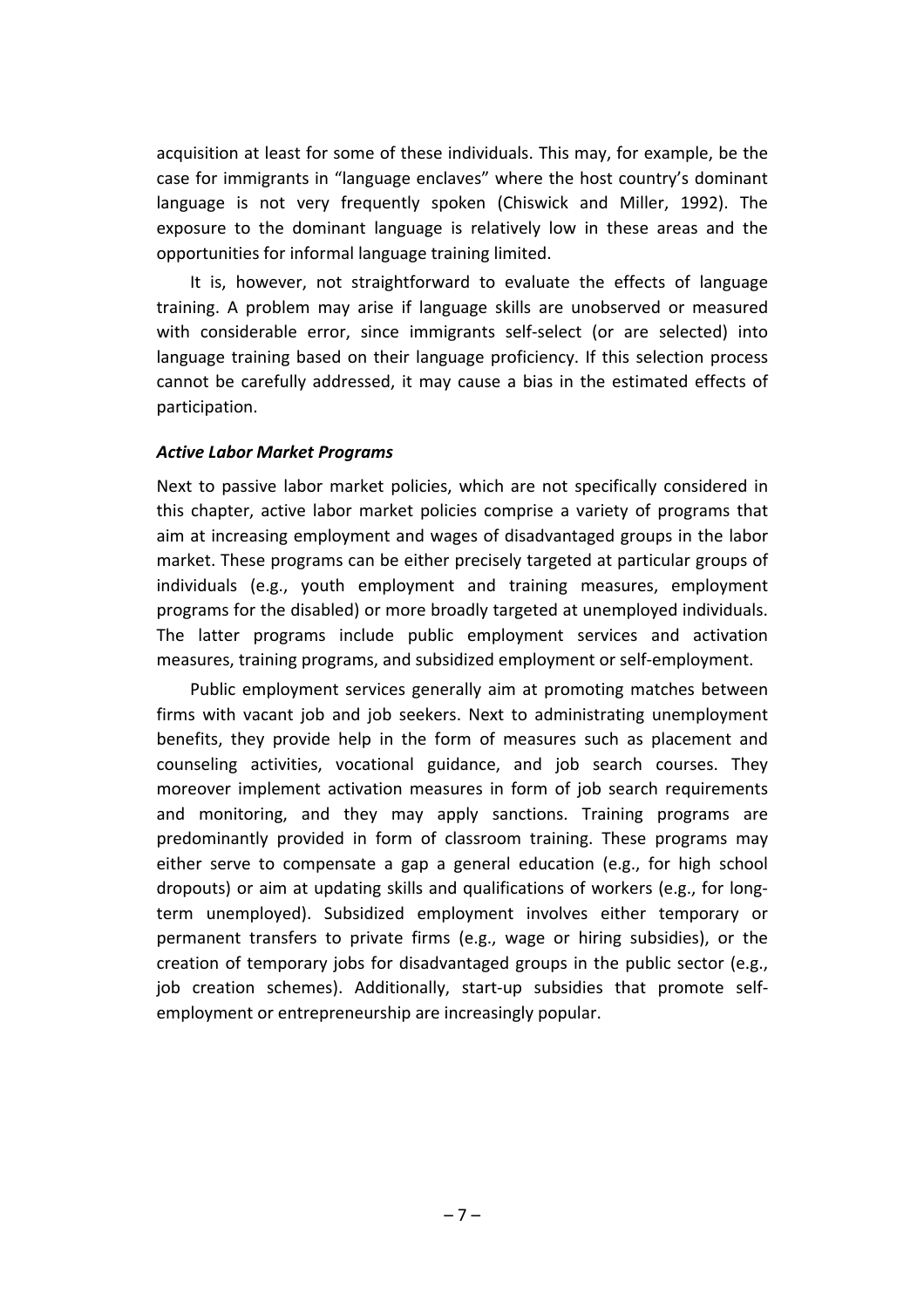These labor market programs are in general not specifically targeted at  $imm$ igrants.<sup>3</sup> However, immigrants are typically overrepresented in these programs which is for example due to their higher unemployment rates. It is thus important to assess the effects of these programs on immigrants, and there are at least two more reasons for it. First, program effects may be heterogeneous between immigrants and natives, and these effects may even differ within the immigrant population. If such differences exists, they should be taken into account when assigning individuals to these programs. Second, labor market programs compete with other policy measures that aim at improving the immigrants' economic performance. Their relative performance should therefore guide which programs are adequate for whom.

#### *Anti‐Discrimination Policies*

 $\overline{a}$ 

Immigrants face discrimination in several markets. Discrimination is for example documented in a wide range of consumer markets such as the market for new cars (e.g., Ayres and Siegelman, 1995) or the housing market (e.g., Ondrich et al., 2003). Nevertheless, the labor market is presumably the most important market where discrimination is present. For example, wage gaps between immigrants and natives are present in many countries (Adsera and Chiswick, 2007), and at least part of these gaps may be due to discrimination.

But employers' discriminatory behavior in the labor market may not only affect wage setting. Numerous empirical studies find a substantial extent of discrimination in the hiring decisions of firms (e.g., Bertrand and Mullainathan, 2004; Carlsson and Rooth, 2007; Kaas and Manger, 2012). However, from a theoretical point of view, firms should hire the most productive workers—no matter where they are from or what gender they have. Discrimination is a market failure, and it is costly to the firms. For example, Weber and Zulehner (2009) show that firms with strong preferences for discrimination have significantly shorter survival rates.

Discrimination as a market failure provides the basis for policy interventions of various kinds. Next to anti‐discrimination legislations that have been implemented in many countries, anonymous job applications have recently gained attention and popularity. Their intuition is straightforward: removing information about characteristics that employers may discriminate against should reduce or even abandon discrimination in hiring. Discrimination becomes virtually impossible, at least in the first stage of the hiring process which is the decision about the invitation for a job interview. It may, however, be the case

<span id="page-10-0"></span><sup>&</sup>lt;sup>3</sup> Introduction programs and language training are labor market programs which are specifically targeted at immigrants. We consider these two types separately.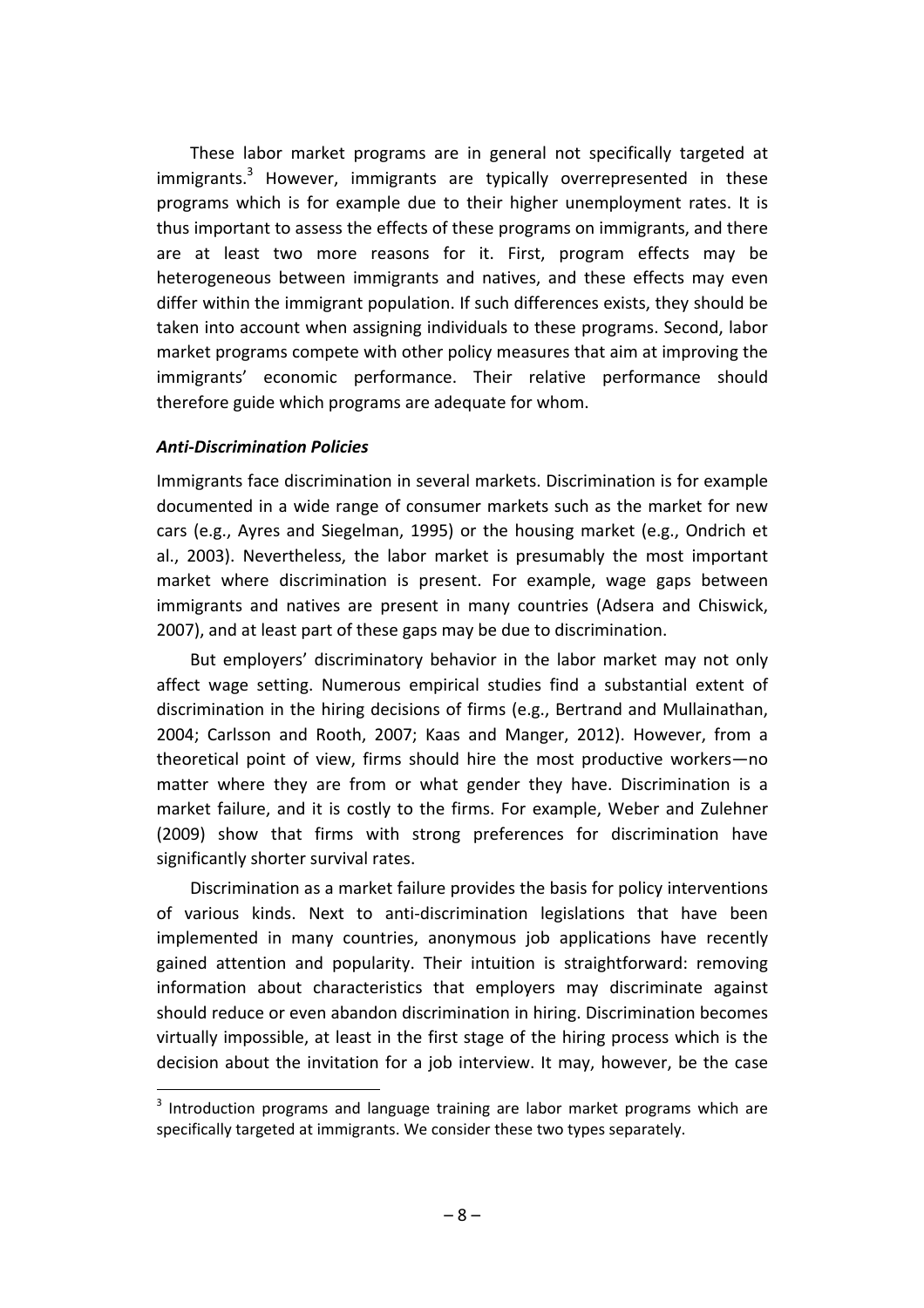that discrimination then takes place at a later stage in the hiring process when the decision about a job offer is made. Several European countries have recently conducted experiments with anonymous job applications (e.g., France, the Netherlands, and Germany).

### **4 Methodological Considerations**

The aim of any evaluation study is to identify and to measure the causal effects of a public policy, program or intervention. The key challenge is to find a credible estimate for the counterfactual situation. In other words, it is crucial to answer the following question: What would have happened in the absence of treatment? The literature on the econometrics of program evaluation that addresses this question has made impressive improvements over the past decades, and therefore a comprehensive overview about this literature is beyond the scope of this chapter. The interested reader may refer, e.g., to Imbens and Wooldridge (2009) who provide the broader picture, including a historical overview as well as references to more technical research.

### **4.1 The Econometrics of Program Evaluation**

Ideally, one would like to compare the observed impact of a given intervention on the participant who potentially benefits with what would have happened if the measure had not been applied to the individual. Since the latter outcome is unobserved, the (fundamental) evaluation problem is essentially a problem of missing data. The solution strategy is to assume that available data on the behavior of other individuals can—under certain conditions—replace the missing data. This requires to specify a control group that reasonably approximates the counterfactual outcome of the treatment group.

The evaluation literature typically concentrates on population average gains from treatment—and usually on the average treatment effect on the treated (ATT or  $\Delta_{ATT}$ ), which is formally given by:

$$
\Delta_{ATT} = E(\Delta | D=1) = E(Y^1 | D=1) - E(Y^0 | D=1)
$$
 (1)

where  $Y^1$  denotes the outcome of interest in case of participation (D=1) and  $Y^0$ the outcome in case of non-participation  $(D=0)$ . It is the principle task of any evaluation study to find a credible estimate for the second term on the right hand side of equation (1), which is unobserved for the participants.

One possible solution could be to simply compare the mean outcomes of participants and non-participants. However, if  $E(Y^0|D=1) \neq E(Y^0|D=0)$ , estimating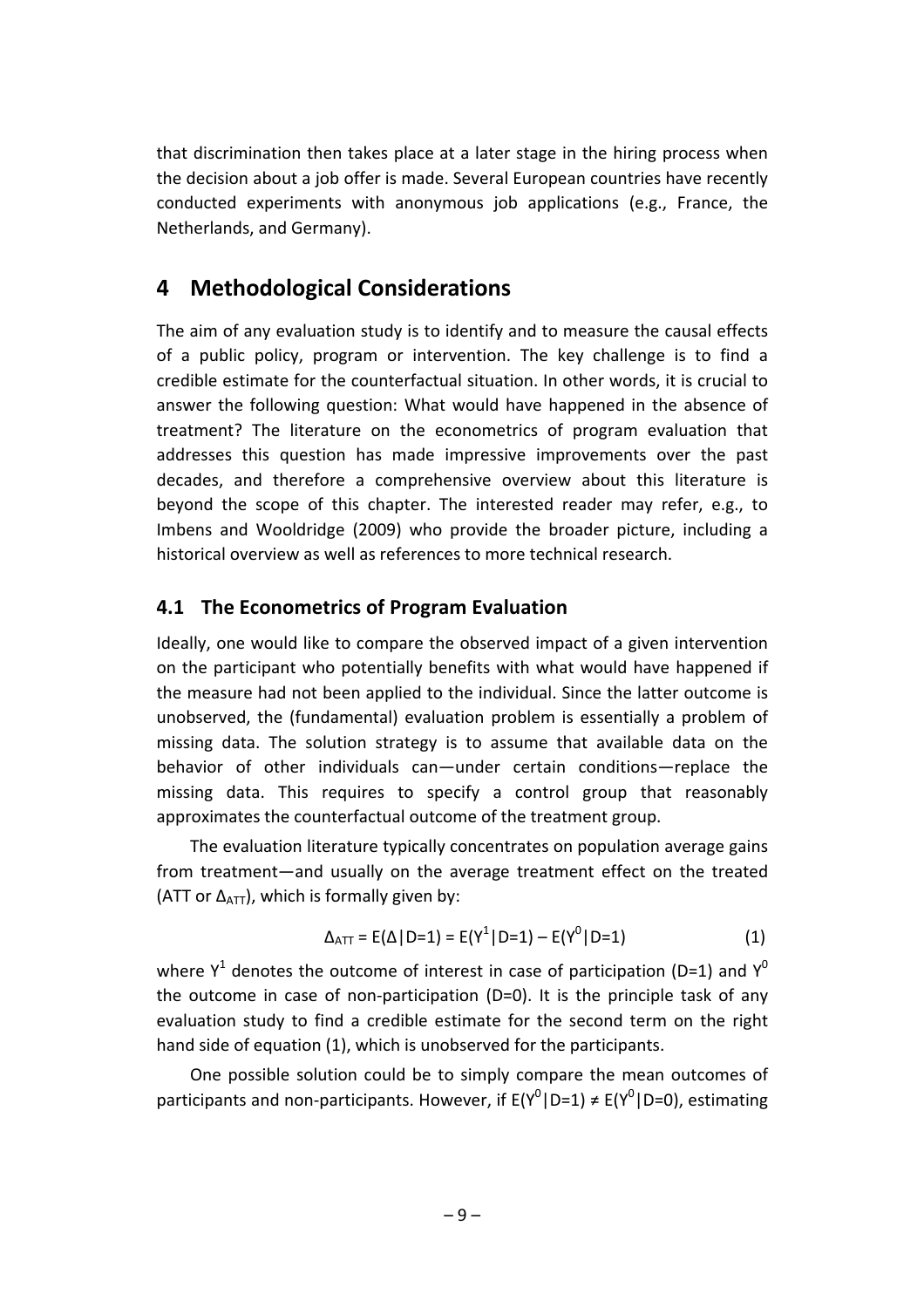the ATT from the difference between the sub‐population means of these two groups would yield a selection bias.

There are various ways to avoid or to minimize the selection bias. One straightforward and, hence, attractive option are randomized experiments. Randomly choosing individuals that are treated ensures that all other aspects of the environment are on average the same for participants and non‐participants. This procedure provides the right counterfactual and rules out selection bias. Randomization allows to use individuals in the control group as an image of what would have happened to treated individuals in the absence of treatment. Nevertheless, randomized experiments may suffer from a number of problems. First, they it may not be possible to implement a randomized experiment because of ethical or practical reasons—and if it is possible, they are relatively costly. Second, the external validity of the experiment may be doubtful.

Non‐experimental methods are a in general a valuable alternative to randomized experiments. For example, natural experiments split the population into two groups, where one group is exposed to a treatment or a policy change and the other one is not. The method relies on the identifying assumption that in the absence of treatment, the change in the outcome would be the same in the two groups. This common trend assumption ensures that the treatment effect can be estimated as the difference in the change of the outcome variable between the two groups over time (i.e., with a difference-in-differences approach). The key virtue of this approach is its transparency. However, one may again question the external validity of the results. Additionally, some external policy change is required that affects two groups of the population differently—and typically such a policy change does not come overnight, and therefore anticipation effects are likely to occur.

Matching methods explicitly recognize non-random selection into treatment, but they rely on the assumption that this selection is based on observable variables. The simple idea of this approach is that the best counterfactual untreated outcome for a participant is the outcome of a non‐ participant whose observable characteristics are as close as possible to his or her characteristics. As in the case of linear regressions, matching estimators rely on a conditional independence assumption. Furthermore, matching estimators require a common support condition to hold. To avoid the curse of dimensionality, propensity score matching methods can be used (Rosenbaum and Rubin, 1983). $^4$  $^4$ 

 $\overline{a}$ 

<span id="page-12-0"></span> $4$  See, e.g., Caliendo and Kopeinig (2008) for practical guidance when implementing propensity score matching methods.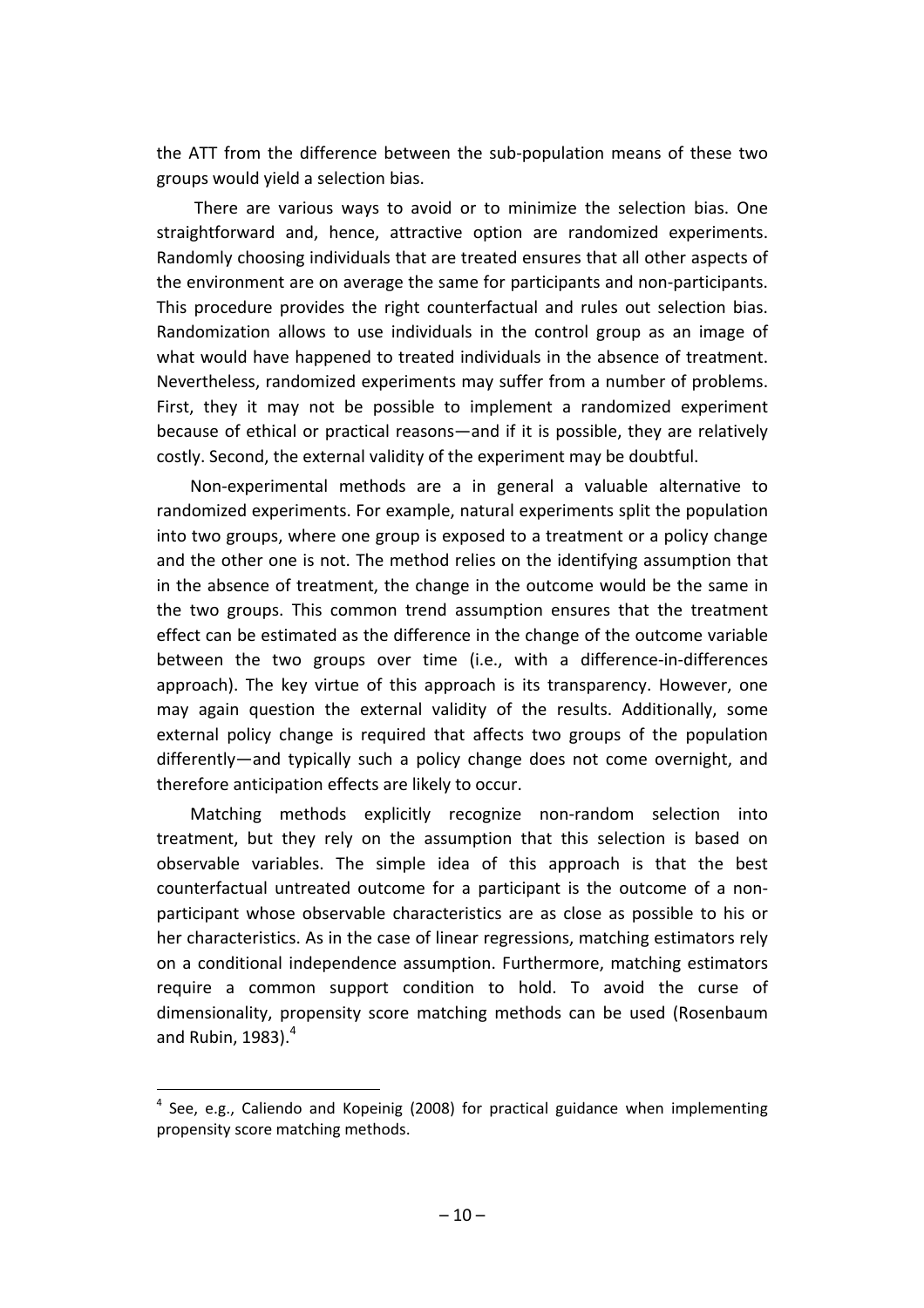The regression discontinuity design requires a variable that is correlated with both treatment status and the outcome of interest. In the sharp regression continuity design, there is a cut-off point above which treatment takes place.<sup>[5](#page-13-0)</sup> If this cut‐off point is somewhat arbitrary, one can compare the outcomes of individuals just below this point to those of individuals just above this point. It is likely that those individuals are relatively similar, and therefore this comparison yields a consistent estimate of the (local) treatment effect. The advantages of the regression discontinuity design are that the underlying assumptions are credible and easy to defend and that the estimator is relatively easy to compute. Sometimes it is also the only alternative. The main disadvantage is that treatment effects can only be estimated at the discontinuity—and occasionally this point is not very relevant.

Finally, the instrumental variable approach may be used to estimate treatment effects—if an instrument is available. Finding a credible instrument is usually very difficult and poses the major challenge this approach involves.

### **4.2 Some Specific Problems of Immigration Policies**

Next to the general problems that a researcher is confronted with when evaluating the impacts of any given policy intervention, there are additional challenges that are associated with the evaluation of immigration policies.

First, data availability is a more severe constraint when evaluating the effects of immigration policies. For instance, in many receiving countries, immigration status can only be approximated by citizenship. This information is usually not sufficient, but it is often the only available information that is recorded (e.g., when data is collected primarily for administrative purposes). This has for example implications when the effects of participation in a labor market program for immigrants are contrasted to those for natives because naturalized immigrants would be included in the native population. However, if the effect for this group differs from that for natives, one would only be able to measure a mixture of both effects.

Second, the evaluation problem, or the problem of missing data, becomes in generally more severe. In many cases, unobserved heterogeneity is very likely to be present. This is for example the case when evaluating the effects of language training. As mentioned above, a problem arises when language skills are unobserved (or measured with error) because typically immigrants self‐

 $\overline{a}$ 

<span id="page-13-0"></span> $5$  In the fuzzy regression discontinuity design, crossing the cut-off point does not change the probability of receiving treatment from zero to one. It is, however, sufficient that the treatment probability changes discretely at some point.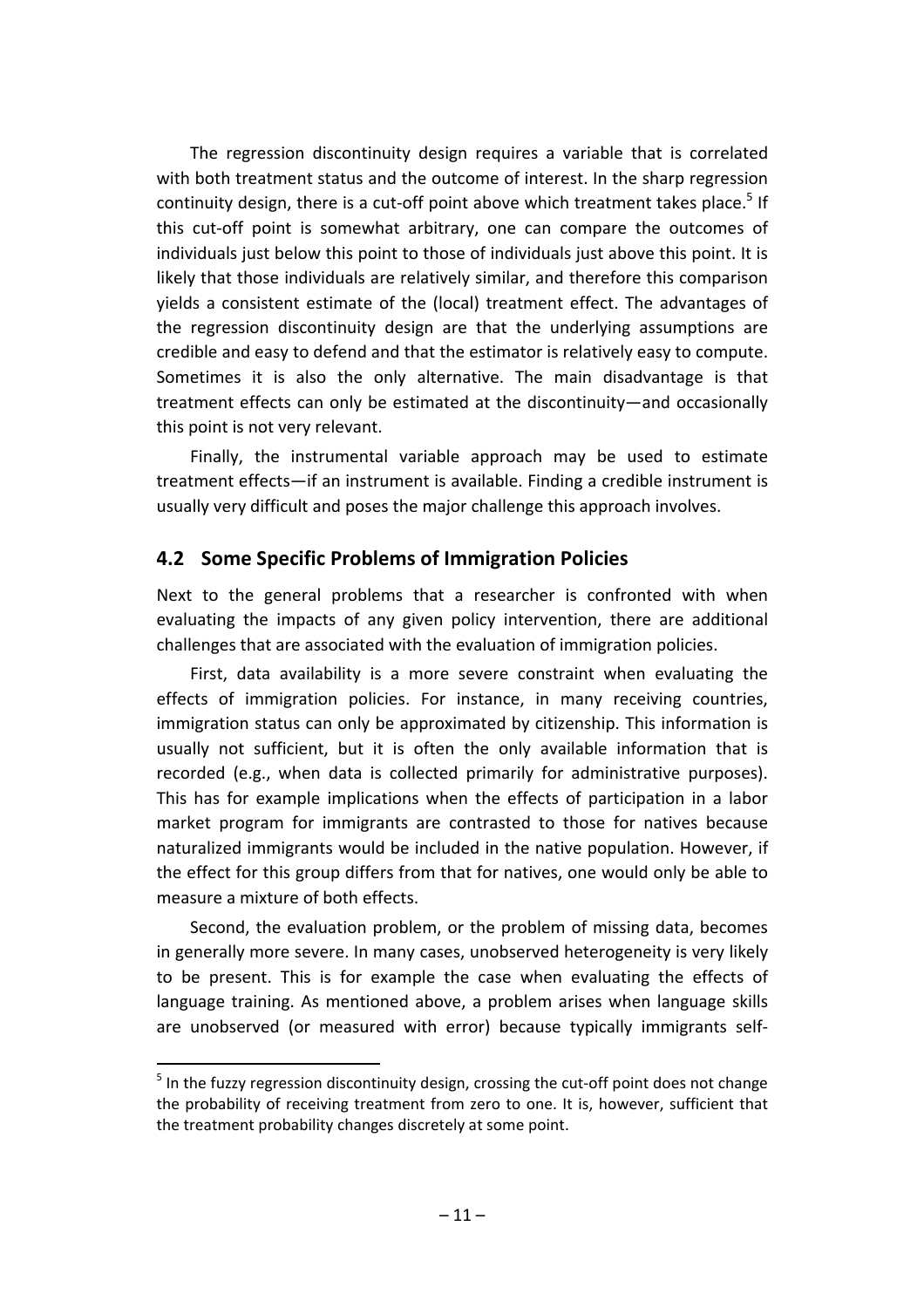select (or are selected) into language training based on their language proficiency. In this case, the selection process into treatment cannot be carefully addressed and the estimated effects likely suffer from selection bias.

An additional constraint in terms of data arises when data would be needed from both sending countries and the receiving country. This could be the case if one is interested in the effects of immigrant selection policies that aim at influencing the decision to immigrate of individuals in sending countries. It is, however, only very rarely the case that such data are available.

Finally, it is often hard to isolate the impacts of the change in a single policy parameter because in reality, policy parameters are frequently altered at the same time. The researcher may then want to decompose treatment effects into different components, if possible.

# **5 A Survey of Empirical Results and Findings**

Immigration policies are analyzed in a number of empirical evaluation studies. Below, selected studies are surveyed that assess the effects of the previously discussed public policies and use the methods that are outlined above. Table 1 provides an overview about these studies, their methodological approaches, and their main results.<sup>[6](#page-14-0)</sup>

### **5.1 Immigrant Selection and Settlement Policies**

The empirical evidence on the effects of immigrant selection policies and settlement policies is scarce. Some studies exists, but the literature is far from being conclusive about the impacts of these policies. Note that although in principle studies that evaluate policy changes in sending countries may be relevant in this context (see Card, 1990 as an example of such a study), these studies are not considered below.

### *Immigrant Selection Policies*

 $\overline{a}$ 

One approach to evaluate the effects of immigrant selection policies is to focus on one country. For example, Cobb‐Clark (2003) takes advantage of a policy reform of the Australian immigration program in the late 1990s when she analyzes to what extent the choice of selection criteria influences the labor

<span id="page-14-0"></span><sup>6</sup> Note that the ambition of this survey of the empirical literature is *not* to provide a complete picture of all studies that exist, but rather to give an overview about the methods that are applied in the literature as well as about some lessons that can be drawn from the findings of selected studies.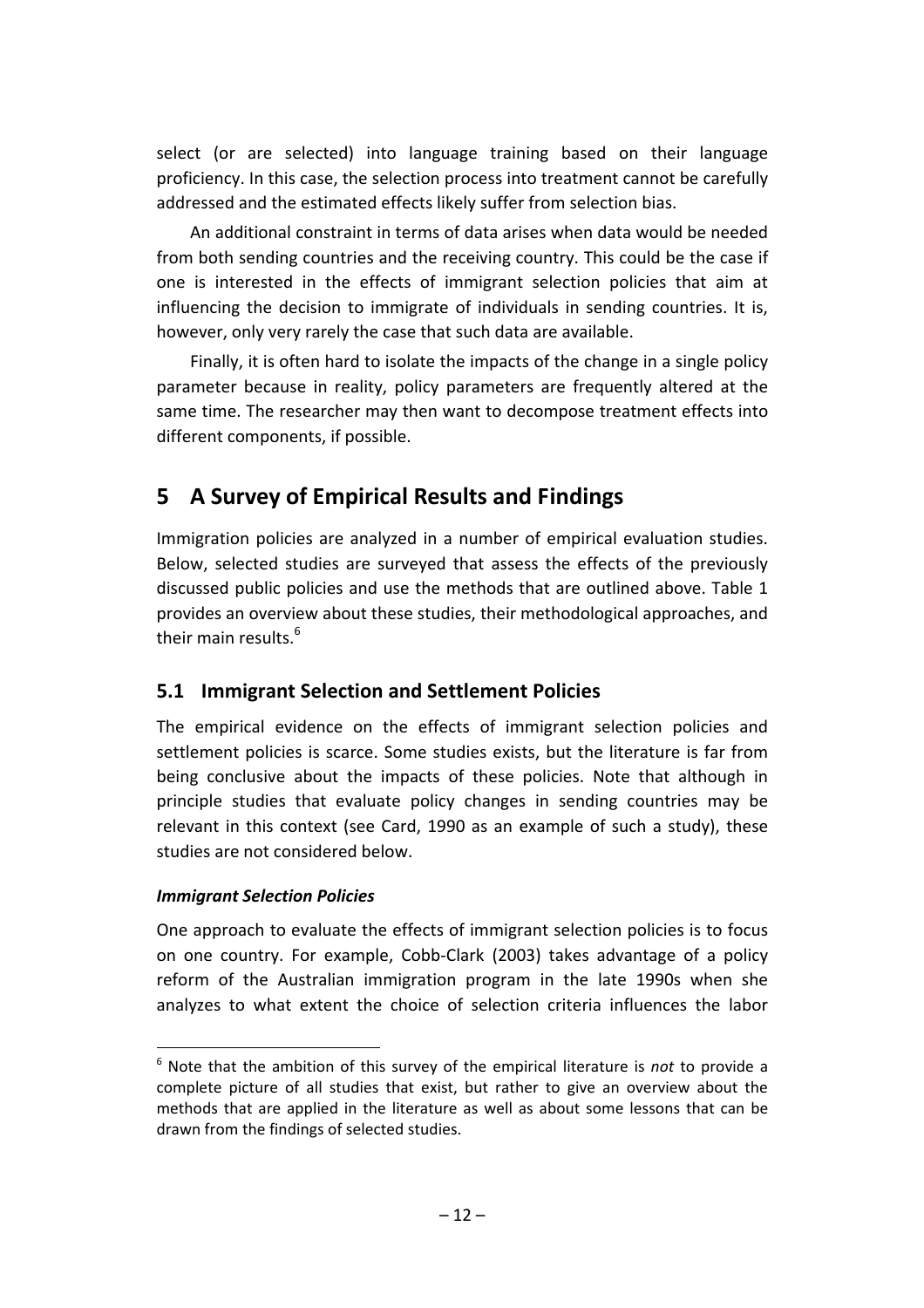market integration of immigrants. The Australian government altered the selection criteria by focusing more on immigrant's productive skills. She compares two cohorts of immigrants to Australia to assess whether this policy change increased the labor market outcomes of the immigrants. The first cohort arrived between 1993 and 1995 under the old selection criteria, and the second cohort between 1999 and 2000 under the new and tighter criteria. These two cohorts differ substantially with regard to their labor market outcomes six months after arrival in Australia. The second cohort is characterized by a higher employment-to-population ratio, a higher labor force participation rate, and a lower unemployment rate. A decomposition analysis reveals that the higher human capital endowment of the second cohort, which is due to the tighter immigration selection criteria, is instrumental for their improved labor market integration. However, this effect is reinforced by simultaneous changes in the labor market conditions and in the income‐support policy.

Instead of focusing on a single country, an alternative approach is to study differences between countries. For example, Picot and Sweetman (2011) contrast Canada's immigration policy and labor market outcomes of Canadian immigrants to the Swedish immigration experience. Motivated by the observation that immigrants to Canada enjoy labor market outcomes that are more favorable than those of Swedish immigrants, the authors argue that large part of this difference is related to differences in immigrant selection policies. Unfortunately, the study only provides descriptive evidence for this conclusion.

Antecol et al. (2003) also study cross‐country differences in the immigrants population and compare immigrants in the three major receiving countries Australia, Canada and the United States. Using cross‐sectional data from the early 1990s, they provide evidence that relative to natives, Australian and Canadian immigrants have higher levels of English fluency, education, and income than immigrants in the United States. However, after excluding Latin American immigrants to the United States, immigrants' observable skills are similar in the three countries. The authors conclude that the relatively low skill level of immigrants to the United States is related to its geographical and historical ties to Mexico rather than to the fact that skill‐based admission systems are less important in the United States than in Australia or Canada.<sup>[7](#page-15-0)</sup>

 $\overline{a}$ 

<span id="page-15-0"></span> $<sup>7</sup>$  Note that this conclusion is different from the one of Borjas (1993). He concludes that</sup> the Canadian "point system works because it alters the national‐origin mix of immigrant flows" (Borjas, 1993, p. 40).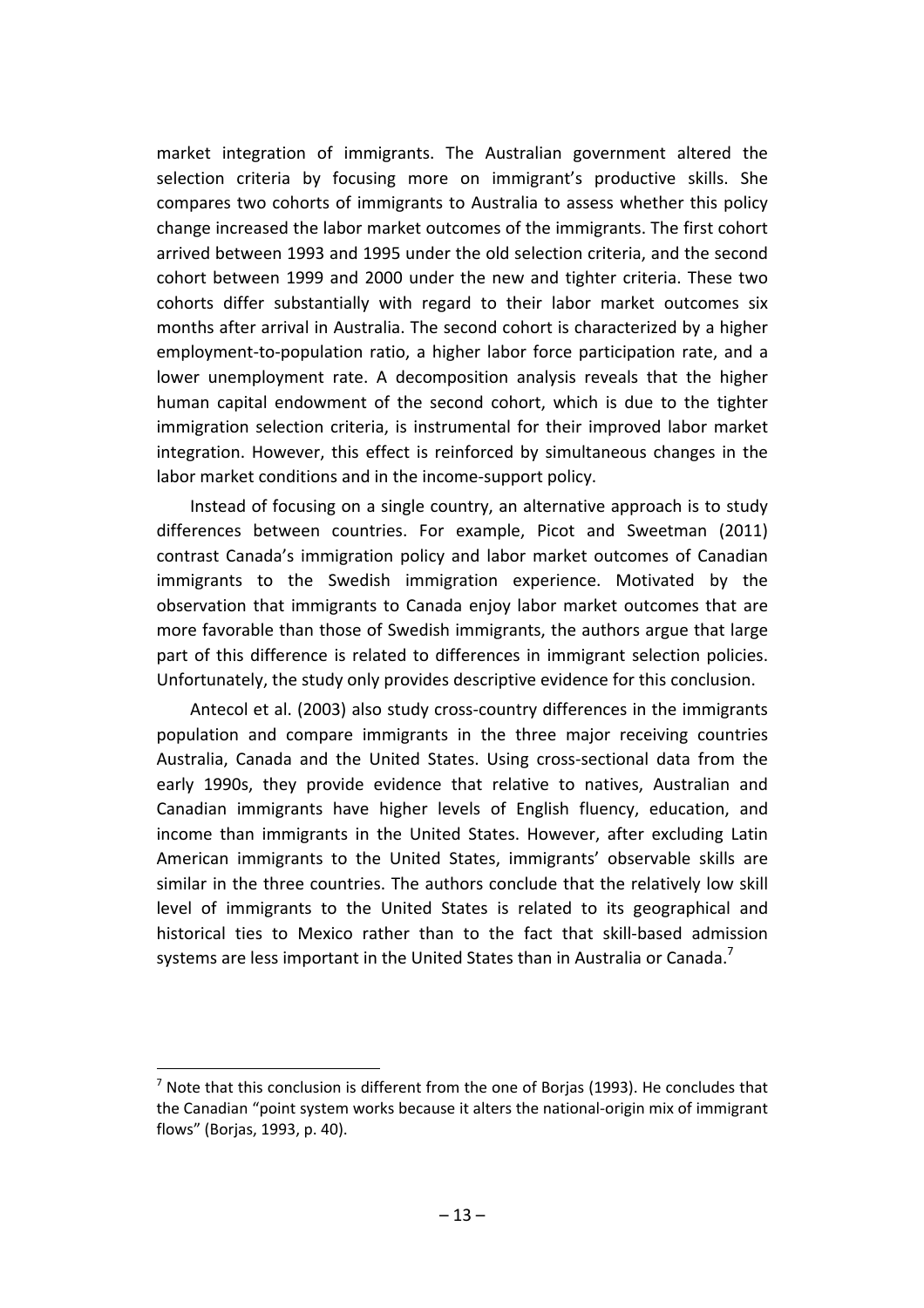### *Settlement Policies*

Edin et al. (2004) take advantage of a natural experiment and use a difference‐ in-differences estimator to measure the effects of the introduction of a settlement policy in Sweden. This reform of the Swedish immigration policy in 1985 featured the dispersion of refugee immigrants, but at the same time the reform also changed the approach to labor market integration. The authors find that immigrants experienced substantial long‐run losses after the reform. This negative effect appears to be due to both components of the reform, although more than half of the effect stems from a common component that affected immigrants regardless of location. The authors therefore argue that the second component of the reform, namely the shift in the policy focus from labor market assimilation to income support, is mainly responsible for the negative long‐run effects. However, they also conclude that the effect of the settlement policy (alone) would have been even more negative if the immigrants had stayed in their assigned locations. Subsequent internal mobility of the immigrants—away from their initial locations—could offset at least part of the negative effect.

### **5.2 Policies and Programs for Immigrants in the Host Country**

Although there are a number of studies that evaluate the effects of policies and programs for immigrants in the host country, it appears rather difficult to draw any general conclusions from this literature. One consistent finding, however, is that programs that are closely linked to the labor market (e.g., work experience and wage subsidies) generate relatively large positive effects.

### *Introduction Programs*

Svantesson and Aranki (2006) assess the impact of different introduction activities in Sweden on the immigrants' short‐run employment probability. Their results indicate heterogeneous impacts for different activities. Whereas for example labor market practice has a positive effect, other activities do not seem to have any impact or even a negative effect on the employment probability. Among the latter are language practice and contact to caseworkers. However, the study fails to take into account the problem of (self‐)selection into treatment, and therefore the estimated effects are likely biased.

The problem of (self‐)selection into treatment is more carefully addressed in Andersson Joona and Nekby (2012) who rely on a randomized experiment. They analyze the effects of the Trial Introduction Program (TIP) in Sweden in comparison to regular introduction programs. In participating municipalities, newly‐arrived immigrants were randomly assigned either into TIP or into regular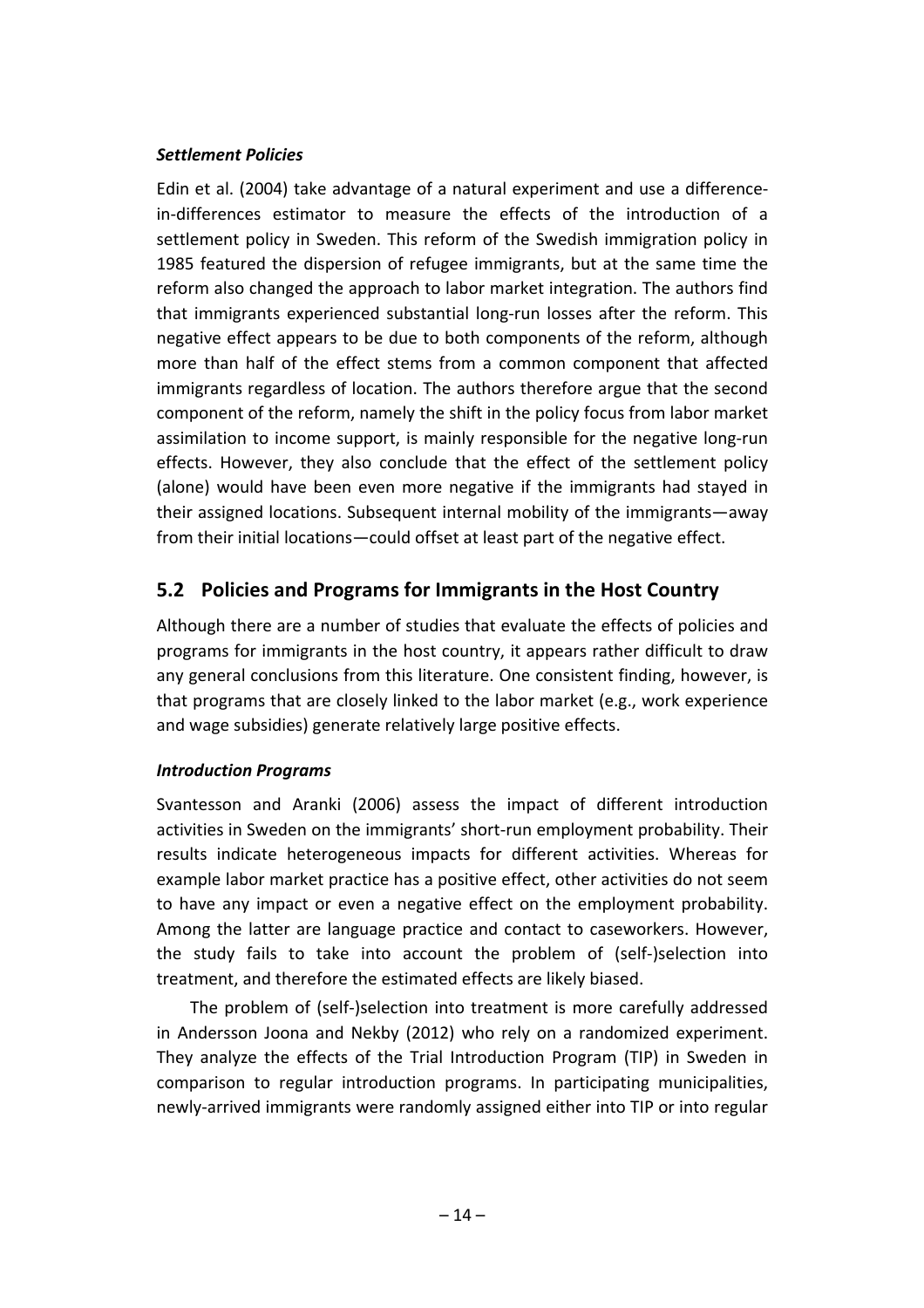introduction programs. The authors find significant positive effects of TIP on the probability of attaining regular employment and even larger effects on the probability of entering other training programs. They therefore conclude that more intensive counseling and coaching as well as more flexible language training—which are the main innovations of TIP compared to regular introduction programs—may foster transitions into regular employment for newly‐arrived immigrants. However, outcomes are measured relatively shortly after the end of the program, and the (long‐term) effects of the higher enrollment rates into subsequent training programs are not evaluated.

#### *Language Training*

Hayfron (2001) analyzes the effects of language training in Norway for a selected sample of immigrant men from Pakistan, Chile and Morocco. Using an instrumental variable approach to account for selection into treatment, his results indicate that participants in language training are more likely to acquire speaking and reading proficiency in the Norwegian language than nonparticipants. However, in contrast to many other studies, he does not find a significant effect of improved language proficiency on immigrants' earnings.

Christensen and Stanat (2007) examine the relationship between school achievement and competence in the language of instruction of immigrant children. They survey school language policies and practices in fourteen immigrant‐receiving countries and identify approaches that may help immigrant students to improve proficiency in the language of instruction. Their recommendations include making long‐term investments in systematic language support programs and training teachers in second-language acquisition. However, the authors do not base these recommendations on evaluation studies. Instead, they are identify practices of countries in which performance differences between immigrant children and other students are small.

### *Active Labor Market Programs*

There is in general a huge variety of active labor markets programs available that are either specifically targeted at immigrants or immigrants participate in these measures next the native population. Therefore, two broad categories of evaluation studies assessing the impacts of these programs for immigrants can be distinguished: a) studies focusing on targeted programs where the overall impact corresponds to the impact for immigrants, and b) studies analyzing whether impacts are heterogeneous for the immigrant population.

Aslund and Johansson (2011) evaluate an active labor market program which is specifically targeted at immigrants. They analyze the effectiveness of an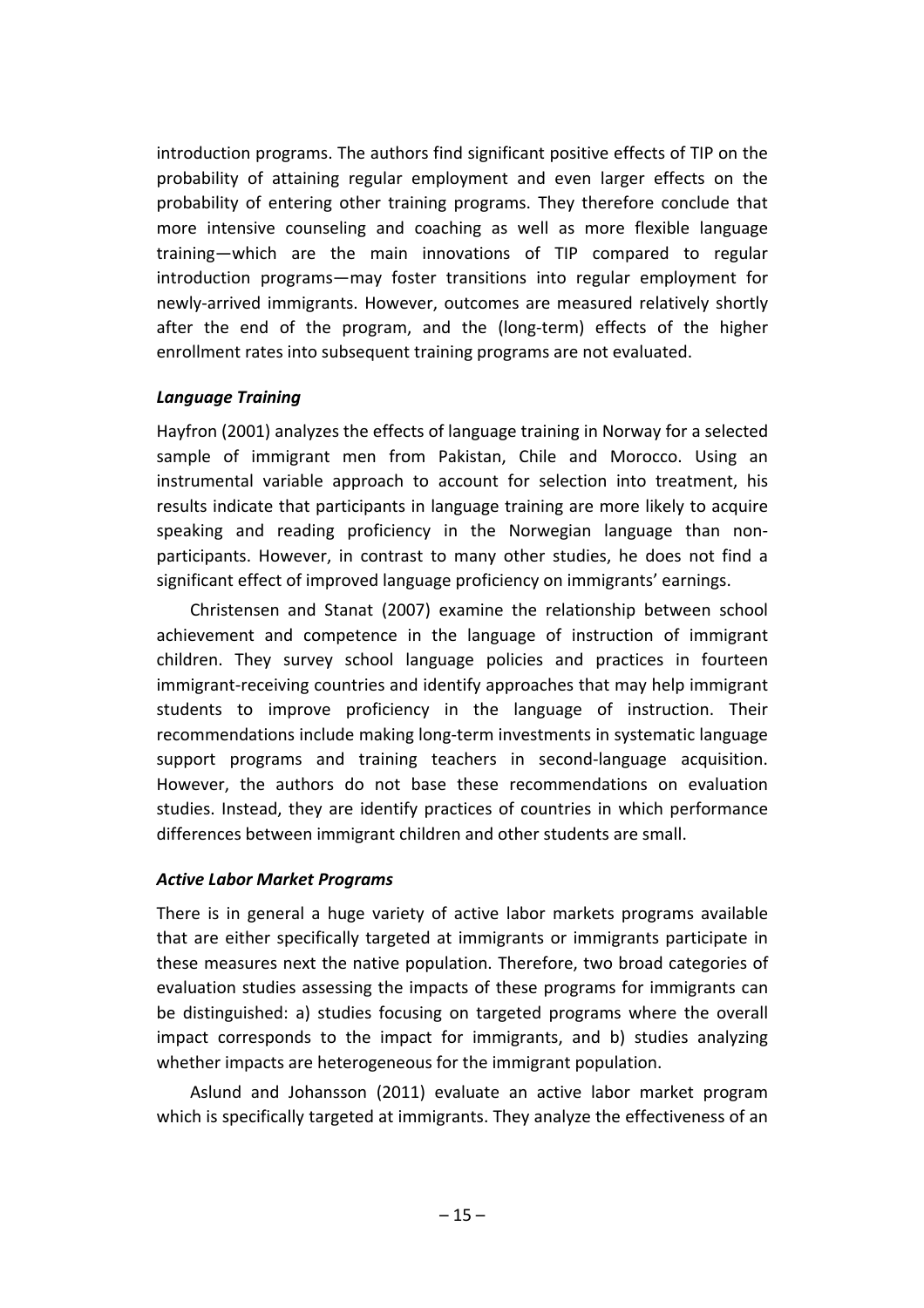immigrant workplace introduction program in Sweden which aims at helping immigrants and refugees who are in general considered employable, but at the same time expected to face substantial difficulties in finding work. The program had previously been used for disabled workers and mainly involves intensified counseling, job search assistance, a workplace introduction, and monitoring. Using a difference‐in‐differences approach in which the authors compare labor market transitions in municipalities that implemented the program to those in other municipalities, their results suggest that the program increased transitions from unemployment to work experience schemes, and also improved the employment probabilities of participants. The authors furthermore provide some rough calculations of the program's efficiency. However, some caution seems appropriate since the analysis of an artificial reform generates similar effects, at least on employment probabilities. This casts doubts whether the estimated program effects are indeed causal.

Another example for a study assessing the impacts of a targeted program is Sarvimäki and Hämäläinen (2010). They evaluate the effects of an integration program for immigrants to Finland. This program consists of an individualized sequence of training and subsidized employment, and non-compliance is sanctioned by reductions in welfare benefits. The evaluation exploits a discontinuity that made participation obligatory on 1 May, 1999 only for those who had immigrated after 1 May, 1997. As this threshold date was set more than one year after the relevant immigration decision had been made, the assumption that immigrants who entered shortly before and shortly after the threshold date are comparable is likely to hold. The authors find that the program strongly increased the employment and earnings of immigrants and reduced their dependency on social benefits.

Clausen et al. (2009) do not focus on specifically targeted programs, but analyze the effects of participation in different active labor market programs for newly‐arrived immigrants in Denmark. They use the timing‐of‐events duration model and take account of language course participation and progression in destination country language skills. In their view, the assumption of no anticipation effects is likely to hold for newly-arrived immigrants. Their results indicate substantial locking‐in effects for participants in most programs that are analyzed. The only exception are wage subsidies. They moreover find significantly positive program effects on the hazard rate to regular employment for these wage subsidies. Such effects are not found for other types of programs. For participants in language courses, improvements in language proficiency have significant and substantial positive effects on the hazard rate to employment. The authors conclude that subsidized employment in the private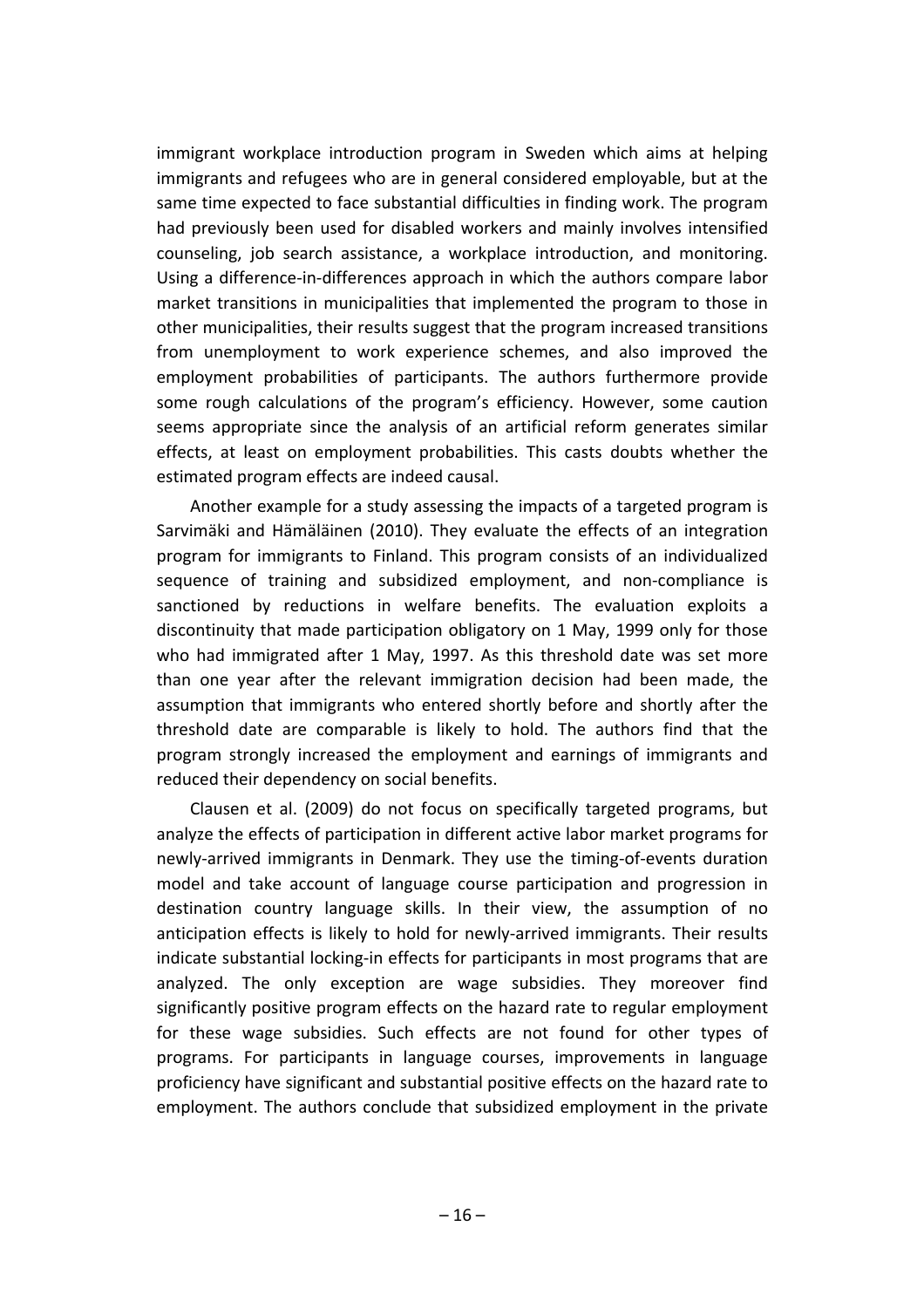sector is by far the most effective program, at least in the short-run perspective—and at the same time, it is the least frequently applied program in Denmark.

Cohen‐Goldner and Eckstein (2010) investigate the effects of public training programs for a sample of high‐skilled female immigrants from the Former Soviet Union to Israel. Based on a dynamic discrete choice model that accounts for selection into training and employment, they find that participation in training significantly increases wages in white-collar occupations, but not in blue-collar occupations. Participation in training furthermore increases the job offer rates in both occupations. The results of counterfactual policy simulations allow the authors to conclude that a substantial social gain would result from increasing the access to public training programs.

Aldashev et al. (2010) evaluate the effects of short‐term off‐the‐job programs (aptitude tests, job search training, skill provision and combined training programs) separately for natives and immigrants in Germany. Using propensity score matching methods, the authors find that aptitude tests and skill provision have positive treatment effects for all participants and to some extent, immigrants benefit more than natives. Skill provision has a positive "immigrant fixed effect" on female immigrants and aptitude tests for all immigrants. This suggests that the productivity of immigrants is undervalued, but revealed after they have participated in a program. Job search training seems to be ineffective for all male participants. The effects for women depend on the ethnic group they belong to. Female natives gain from job search training, whereas it negatively affects female immigrants. Since this difference persists if observable variables are controlled for, there is a negative "immigrant fixed effect." Any combined training programs are ineffective for all participants.

Heinesen et al. (2011) analyze the effects of different active labor market programs on the exit rate to regular employment for non‐western immigrants in Denmark who receive social assistance. Using the timing‐of‐events duration model, the authors find large positive effects for participants after program exit, but even during the programs, most effects are positive. The authors report the largest effects for subsidized employment programs, although also direct employment programs and other programs reduce the duration of social assistance spells substantially. The effects are generally larger if program entry is at least after six months of previous unemployment.

In the portfolio of active labor market programs, start‐up subsidies for the unemployed have become increasingly important in many OECD countries. Self‐ employment might be a very attractive alternative for immigrants who are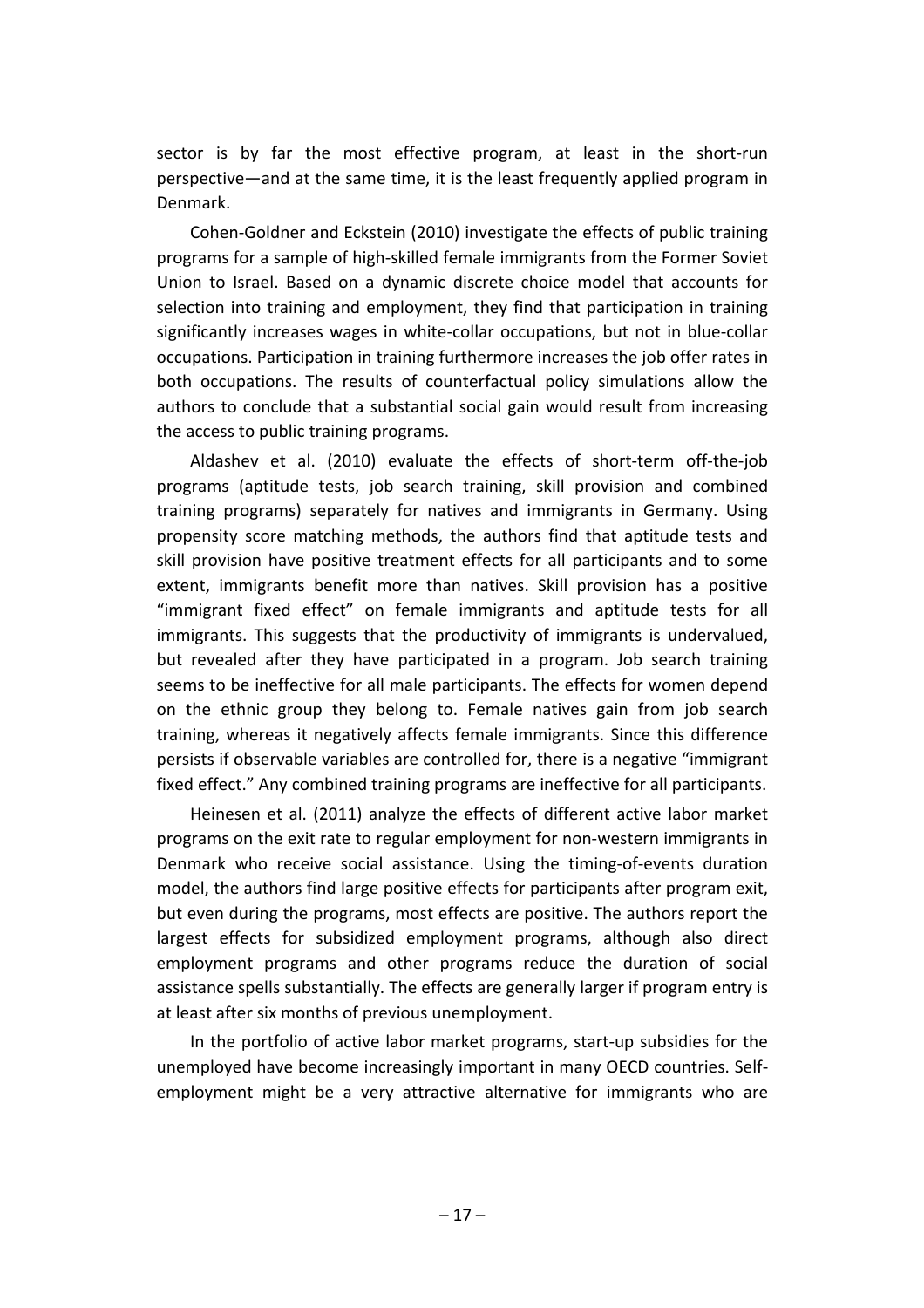potentially discriminated in dependent employment. $8$  Caliendo and Künn (2011) evaluate the long-term effects of two start-up programs in Germany and investigate, among other things, the effect heterogeneity with respect to nationality. Whereas they find that that start‐up subsidies for the unemployed tend to be most effective for disadvantaged groups in the labor market, treatment effects for immigrants are somewhat lower than those for natives. Nevertheless, the effects for immigrants are still significantly positive and very large in absolute value.

Next to the actual impacts of participation, active labor market programs may already have an impact if participation appears likely. This could affect the job search behavior of the unemployed. Bergemann et al. (2011) assess potential differences in these *ex ante* effects between natives and immigrants in Germany. The presence and direction of such effects depend both on whether the individual's gain of the treatment is positive or negative and on the probability of entering such a program. The *ex ante* effects on Turkish migrants seem to differ most from those on native Germans. If participation is expected, natives and immigrants from Central and Eastern European countries significantly increase their search effort. In contrast, Turkish immigrants do not adjust their search behavior. The authors thus conclude that Turkish migrants do not dislike participation in active labor market programs as much as natives and immigrants from Central and Eastern European countries do.

### *Anti‐Discrimination Policies*

 $\overline{a}$ 

Anonymous job applications are increasingly promoted as a way to combat employment discrimination.<sup>[9](#page-20-1)</sup> For example, Aslund and Nordström Skans (2012) present empirical evidence on the effectiveness of anonymous job applications. They use data from a field experiment in the Swedish city of Gothenburg, where such applications were used in parts of the local administration. Difference-indifferences estimates suggest that anonymous job applications increase the chances of advancing to interviews for both women and immigrants of non‐ Western origin. Women also experience a higher job offer probability. The latter effect is not found for immigrants.

Krause et al. (2011) also rely on data from a randomized experiment when assessing the effects of anonymous job applications in a particular labor market,

<span id="page-20-0"></span> $8$  See, e.g., Clark and Drinkwater (2000) for some evidence on the interaction between ethnicity and self-employment in the United Kingdom.

<span id="page-20-1"></span> $9$  See, e.g., Krause et al. (2010) for an overview about the extent of discrimination in hiring decisions in various countries as well as about international experiences with anonymous job applications.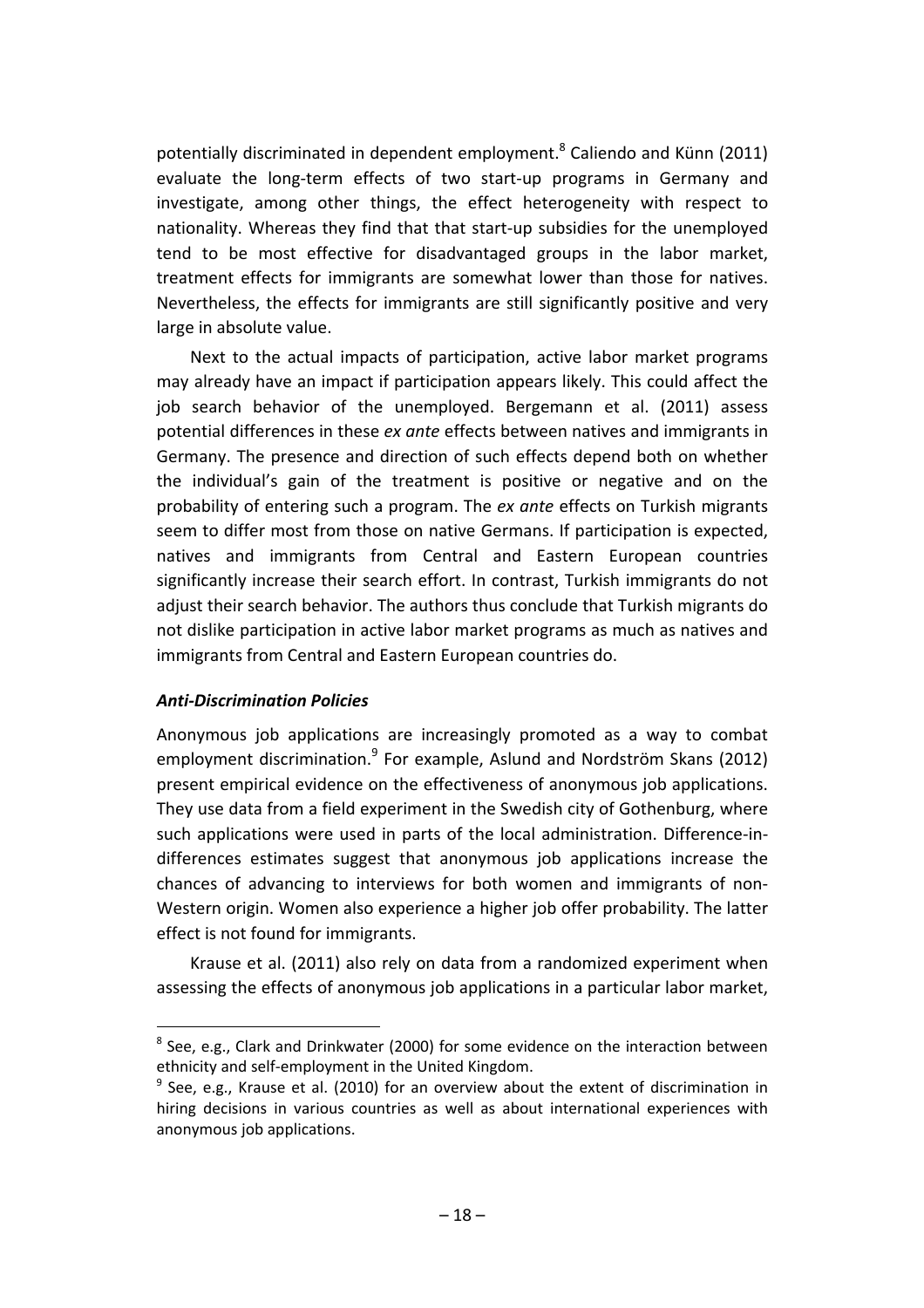namely the annual job market for Ph.D. economists. Applicants at a European‐ based economic research institute were randomly assigned into treatment, in which case certain characteristics (e.g., name, gender, age, contact details, nationality) were removed from applications. The authors find that anonymous job applications are overall not associated with a higher or lower probability to receive an interview invitation. But whereas female applicants are more likely to receive an interview invitation relative to their male counterparts with standard applications, this relative advantage levels with anonymous job applications. The authors do not find differential effects by ethnic origin.

Although the empirical evidence on the effects on the effects of anonymous job applications is relatively scarce, more results are expected to become available soon (e.g., from field experiments in France and Germany).

### **6 Conclusions and Outlook**

Although the empirical evidence on the effects of various immigration policies is relatively scarce, it appears important to highlight the few findings that are consistently reported.

First, the findings about the effects of immigrant selection policies are somewhat mixed. On the one hand, the general pattern that emerges is that more sophisticated regimes to manage immigration are effective policy tools and lead to the desired outcome of improved labor market integration. On the other hand, the United States appear as a special case in this context. Second, settlement policies do not seem to improve the economic and social outcomes of immigrants. Although the empirical evidence is very scarce, the existing study even highlights that the negative effects of this policy are at least partly offset by subsequent internal mobility of immigrants. Third, among the public policies that intervene after the immigrants' arrival in the host country, programs that are relatively closely linked to the labor market (e.g., work experience and wage subsidies) appear as the comparatively most effective programs. Attention should be devoted to substantial locking‐in effects, which are found for most programs, and to the fact that participation in some of these programs appears to lead to subsequent program participation and "program careers."

There are several reasons why it is difficult to draw general conclusions from the existing literature. First, most of the evaluation studies concentrate on the effects of participation in a given program for the participants in this measure. This makes it hard to judge what effects would result if that program would be extended. For example, at least part of the reason why wage subsidies are relatively effective might be that they are typically employed only at a small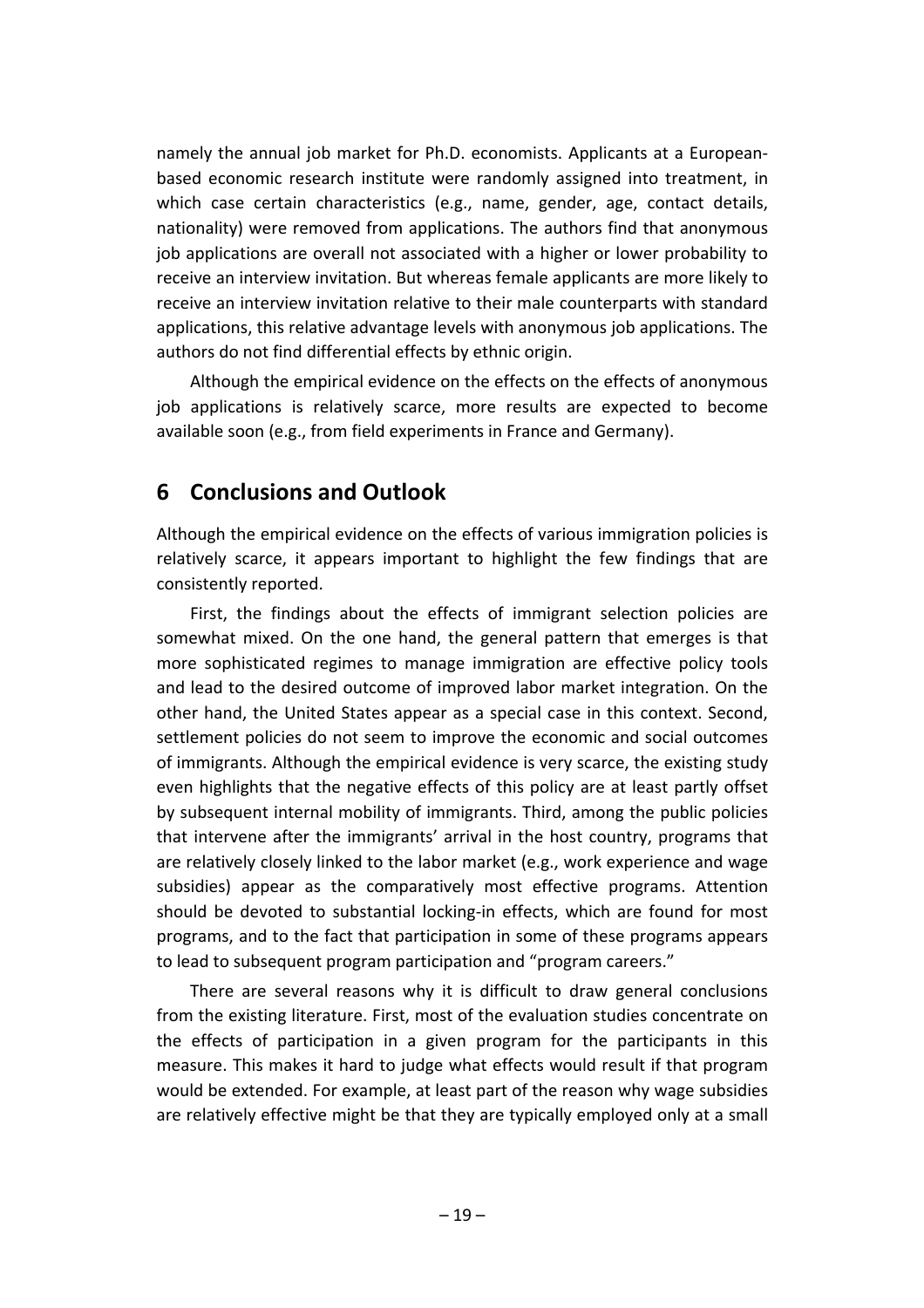scale. Second, most of the studies only evaluate the short-term effects of programs. However, these effects may be very different from the long‐term effects as for example participation in one program may lead to participation in another program. Third, most evaluation studies that exist provide evidence for Nordic countries such as Sweden, Norway, and Denmark. This is very likely related to better access to high‐quality data in these countries, but it nevertheless appears hard to generalize from findings that may be specific to a particular institutional environment. Fourth, there are virtually no studies that evaluate the efficiency of programs or assess the comparative effectiveness (or efficiency) of different interventions. However, these results would be particularly relevant from a policy perspective as they could provide the basis for evidence‐based policy making.

Therefore, although substantial progress has been made in recent years regarding the evaluation of immigration policies, there is still considerable scope for future research.

#### **References**

- Adsera, A. and B. R. Chiswick (2007). Are there Gender and Country of Origin Differences in Immigrant Labor Market Outcomes across European Destinations? *Journal of Population Economics* 20(3), 495–526.
- Aldashev, A., S. L. Thomsen, and T. Walter (2010). Short‐Term Training Programs for Immigrants: Do Effects Differ from Natives and Why? *ZEW Discussion Paper* 10‐021, Center for European Economic Research (ZEW), Mannheim.
- Algan, Y., C. Dustmann, A. Glitz, and A. Manning (2010). The Economic Situation of First- and Second‐Generation Immigrants in France, Germany, and the United Kingdom. *The Economic Journal* 120(542), 4–30.
- Andersson Joona, P. and L. Nekby (2012). Intensive Coaching of New Immigrants: An Evaluation Based on Random Program Assignment. *Scandinavian Journal of Economics* (forthcoming). DOI: 10.1111/j.1467‐9442.2011.01692.x
- Antecol, H., D. A. Cobb‐Clark and S. J. Trejo (2003). Immigration Policy and the Skills of Immigrants to Australia, Canada, and the United States. *Journal of Human Resources* 38(1), 192–218.
- Aslund, O. and P. Johansson (2011). Virtues of SIN: Can Increased Public Efforts Help Disadvantaged Immigrants? *Evaluation Review* 35(4), 399–427.
- Aslund, O. and O. Nordström Skans (2012). Do Anonymous Job Application Procedures Level the Playing Field? *Industrial and Labor Relations Review* 65(1), 82–107.
- Ayres, I. and P. Siegelman (1995). Race and Gender Discrimination in Bargaining for a New Car. *American Economic Review* 85(3), 304–321.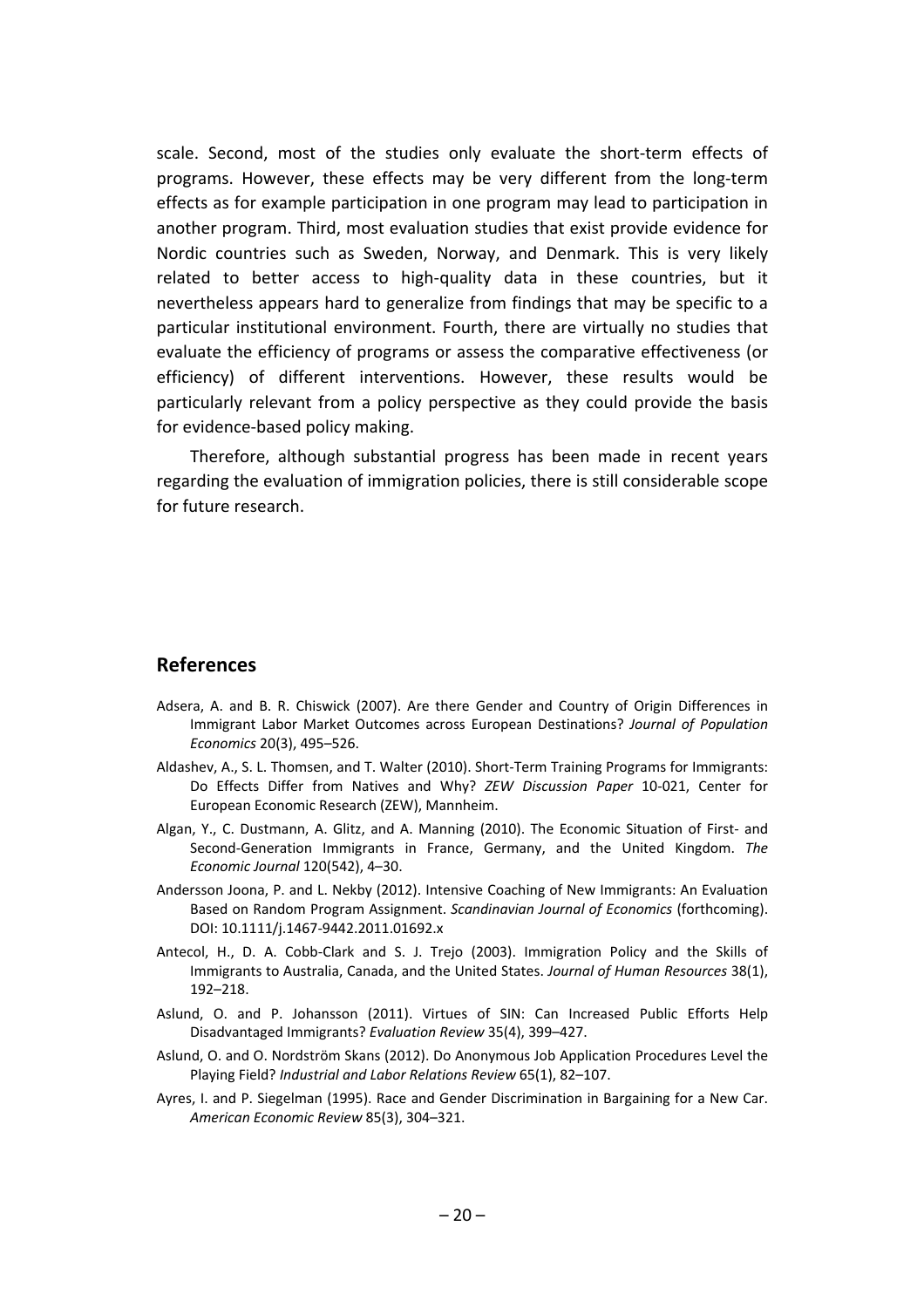- Bergemann, A., M. Caliendo, G. J. van den Berg, and K. F. Zimmermann (2011). The Threat Effect of Participation in Active Labor Market Programs on Job Search Behavior of Migrants in Germany. *International Journal of Manpower* 32(7), 777–795.
- Bertrand, M. and S. Mullainathan (2004). Are Emily and Greg more Employable than Lakisha and Jamal? A Field Experiment on Labor Market Discrimination. *American Economic Review* 94(4), 991–1013.
- Borjas, G. J. (1985). Assimilation, Changes in Cohort Quality, and the Earnings of Immigrants. *Journal of Labor Economics* 3(4), 463–489.
- Borjas, G. J. (1993). Immigration Policy, National Origin, and Immigrant Skills: A Comparison of Canada and the United States. In D. Card and R. B. Freeman (Eds.), *Small Differences That Matter: Labor Markets and Income Maintenance in Canada and the United States*, 21–43. Chicago: University of Chicago Press.
- Caliendo, M. and S. Kopeinig (2008). Some Practical Guidance for the Implementation of Propensity Score Matching. *Journal of Economic Surveys* 22 (1), 31–72.
- Caliendo, M. and S. Künn (2011). Start‐Up Subsidies for the Unemployed: Long‐Term Evidence and Effect Heterogeneity. *Journal of Public Economics* 95 (3‐4), 311–331.
- Card, D. E. (1990). The Impact of the Mariel Boatlift on the Miami Labor Market. *Industrial and Labor Relations Review* 43(2), 43(2), 245–257.
- Carlsson, M. and D.‐O. Rooth (2007). Evidence of Ethnic Discrimination in the Swedish Labor Market Using Experimental Data. *Labour Economics* 14(4), 716–729.
- Chiswick, B. R. (1978). The Effect of Americanization on the Earnings of Foreign‐born Men. *Journal of Political Economy* 86(5), 897–921.
- Chiswick, B. R. (2011). Immigration: High Skilled vs. Low Skilled Labor? *IZA Policy Paper* 28, Institute for the Study of Labor (IZA), Bonn.
- Chiswick, B. R. and P. W. Miller (1992). Language in the Immigrant Labor Market. In B. R. Chiswick (Ed.), *Immigration, Language and Ethnicity: Canada and the United States*, 229– 296. Washington DC: American Enterprise Institute.
- Chiswick, B. R. and P. W. Miller (1995). The Endogeneity Between Language and Earnings: International Analyses. *Journal of Labor Economics* 13(2), 246–288.
- Christensen, G. and P. Stanat (2007). *Language Policies and Practices for Helping Immigrants and Second‐Generation Students Succeed*. Transatlantic Task Force on Immigration and Integration, Migration Policy Institute and Bertelsmann Stiftung.
- Clark, K. and S. Drinkwater (2000). Pushed Out or Pulled In? Self‐employment Among Ethnic Minorities in England and Wales. *Labour Economics* 7(5), 603–628.
- Clausen, J., E. Heinesen, H. Hummelgaard, L. Husted, and M. Rosholm (2009). The Effect of Integration Policies on the Time Until Regular Employment of Newly Arrived Immigrants: Evidence from Denmark. *Labour Economics* 16(4), 409–417.
- Cobb‐Clark, D. A. (2003). Public Policy and the Labor Market Adjustment of New Immigrants to Australia. *Journal of Population Economics* 16(4), 655–681.
- Cohen‐Goldner, S. and Z. Eckstein (2010). Estimating the Return to Training and Occupational Experience: The Case of Female Immigrants. *Journal of Econometrics* 156(1), 86–105.
- Constant, A. F., B. N. Tien, K. F. Zimmermann, and J. Meng (2013). China's Latent Human Capital Investment: Achieving Milestones and Competing for the Top. *Journal of Contemporary China* (forthcoming).
- Constant, A. F. and K. F. Zimmermann (2011). Migration, Ethnicity and Economic Integration. In M. N. Jovanovic (Ed.), *International Handbook of Economic Integration*, 145–168. Cheltenham: Edward Elgar Publishing.
- Council of Economic Advisers (2007). Immigration's Economic Impact.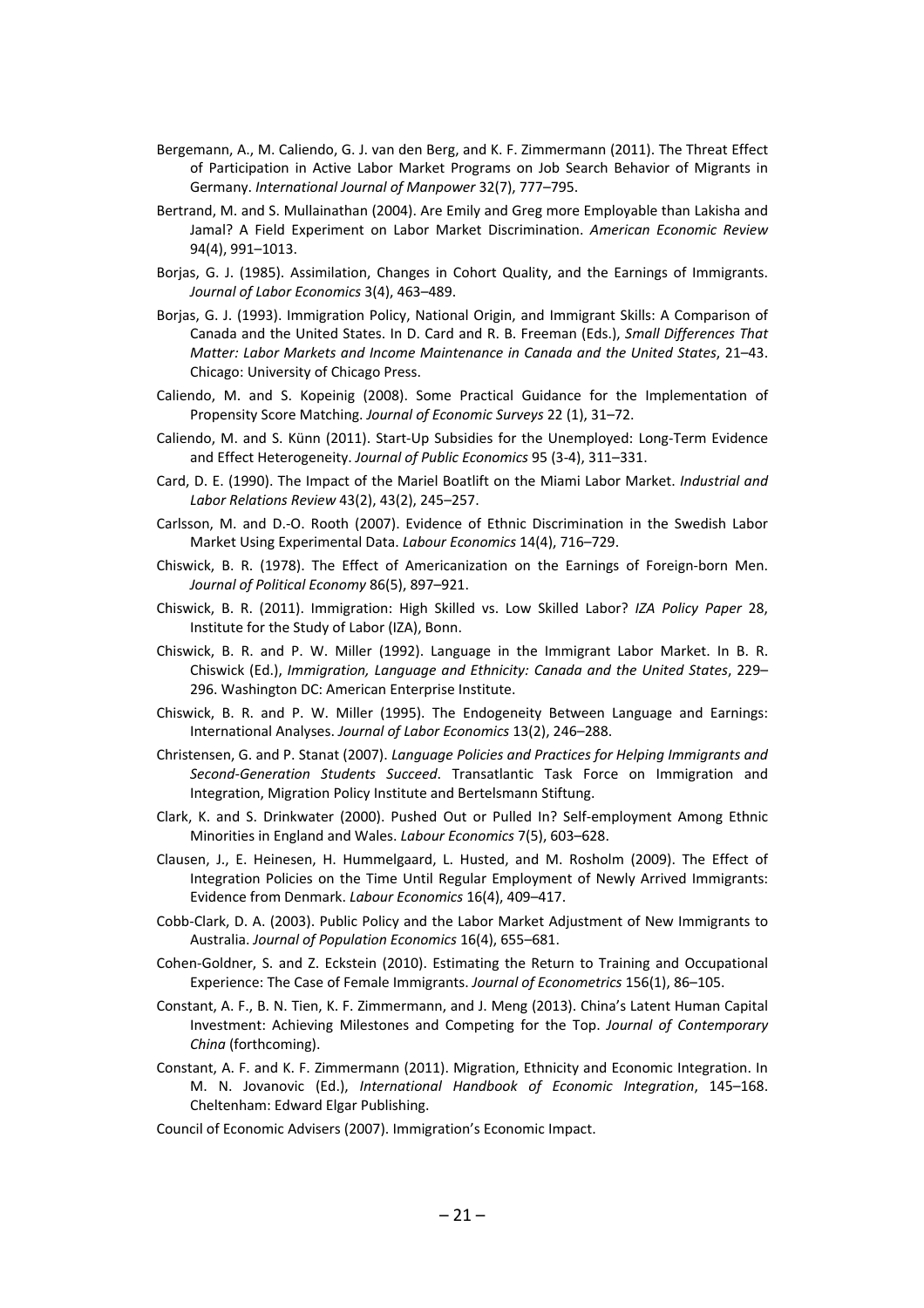- De Giorgi, G. and M. Pellizzari (2009). Welfare Migration in Europe. *Labour Economics* 16(4), 353–363.
- Edin, P.‐A., P. Fredriksson, and O. Aslund (2004). Settlement Policies and the Economic Success of Immigrants. *Journal of Population Economics* 17(1), 133–155.
- Giulietti, C., M. Guzi, M. Kahanec, and K. F. Zimmermann (2012). Unemployment Benefits and Immigration: Evidence from the EU. *International Journal of Manpower* (forthcoming).
- Hayfron, J. (2001). Language Training, Language Proficiency and Earnings of Immigrants in Norway. *Applied Economics* 33(15), 1971–1979.
- Heinesen, E., L. Husted, and M. Rosholm (2011). The Effects of Active Labour Market Policies for Immigrants Receiving Social Assistance in Denmark. *IZA Discussion Paper* 5632, Institute for the Study of Labor (IZA), Bonn.
- Hinte, H., U. Rinne, and K. F. Zimmermann (2011). Ein Punktesystem zur bedarfsorientierten Steuerung der Zuwanderung nach Deutschland. *IZA Research Report* 35, Institute for the Study of Labor (IZA), Bonn.
- Imbens, G. W. and J. M. Wooldridge (2009). Recent Developments in the Econometrics of Program Evaluation. *Journal of Economic Literature* 47(1), 1–81
- Kaas, L. and C. Manger (2012). Ethnic Discrimination in Germany's Labour Market: A Field Experiment. *German Economic Review* 13(1), 1–20.
- Krause, A., U. Rinne, and K. F. Zimmermann (2010). Anonymisierte Bewerbungsverfahren. *IZA Research Report* 27, Institute for the Study of Labor (IZA), Bonn.
- Krause, A., U. Rinne, and K. F. Zimmermann (2011). Anonymous Job Applications of Fresh Ph.D. Economists. *IZA Discussion Paper* 6100, Institute for the Study of Labor (IZA), Bonn.
- Ondrich, J., S. Ross, and J. Yinger (2003). Now You See It, Now You Don't: Why Do Real Estate Agents Withhold Available Houses from Black Customers? *Review of Economics and Statistics* 85(4), 854–873.
- Pedersen, P. J., M. Pytlikova, and N. Smith (2008). Selection and Network Effects: Migration Flows into OECD Countries 1990–2000. *European Economic Review* 52(7), 1160–1186.
- Picot, G. and A. Sweetman (2011). Canadian Immigration Policy and Immigrant Economic Outcomes: Why the Differences in Outcomes between Sweden and Canada? *IZA Policy Paper* 25, Institute for the Study of Labor (IZA), Bonn.
- Rosenbaum, P. R. and D. B. Rubin (1983). The Central Role of the Propensity Score in Observational Studies for Causal Effects. *Biometrika* 70(1), 41–55.
- Sarvimäki, M. and K. Hämäläinen (2010). Assimilating Immigrants: The Impact of an Integration Program. *HECER Discussion Paper* 306, Helsinki Center of Economic Research (HECER), Helsinki.
- Svantesson, E. and T. N. Aranki (2006). Do Introduction Programs Affect the Probability of Immigrants getting Work? *Working Paper* 2006:3, Swedish Business School, Örebro University, Örebro.
- Weber, A. and C. Zulehner (2009). Competition and Gender Prejudice: Are Discriminatory Employers Doomed to Fail? *IZA Discussion Paper* 4526, Institute for the Study of Labor (IZA), Bonn.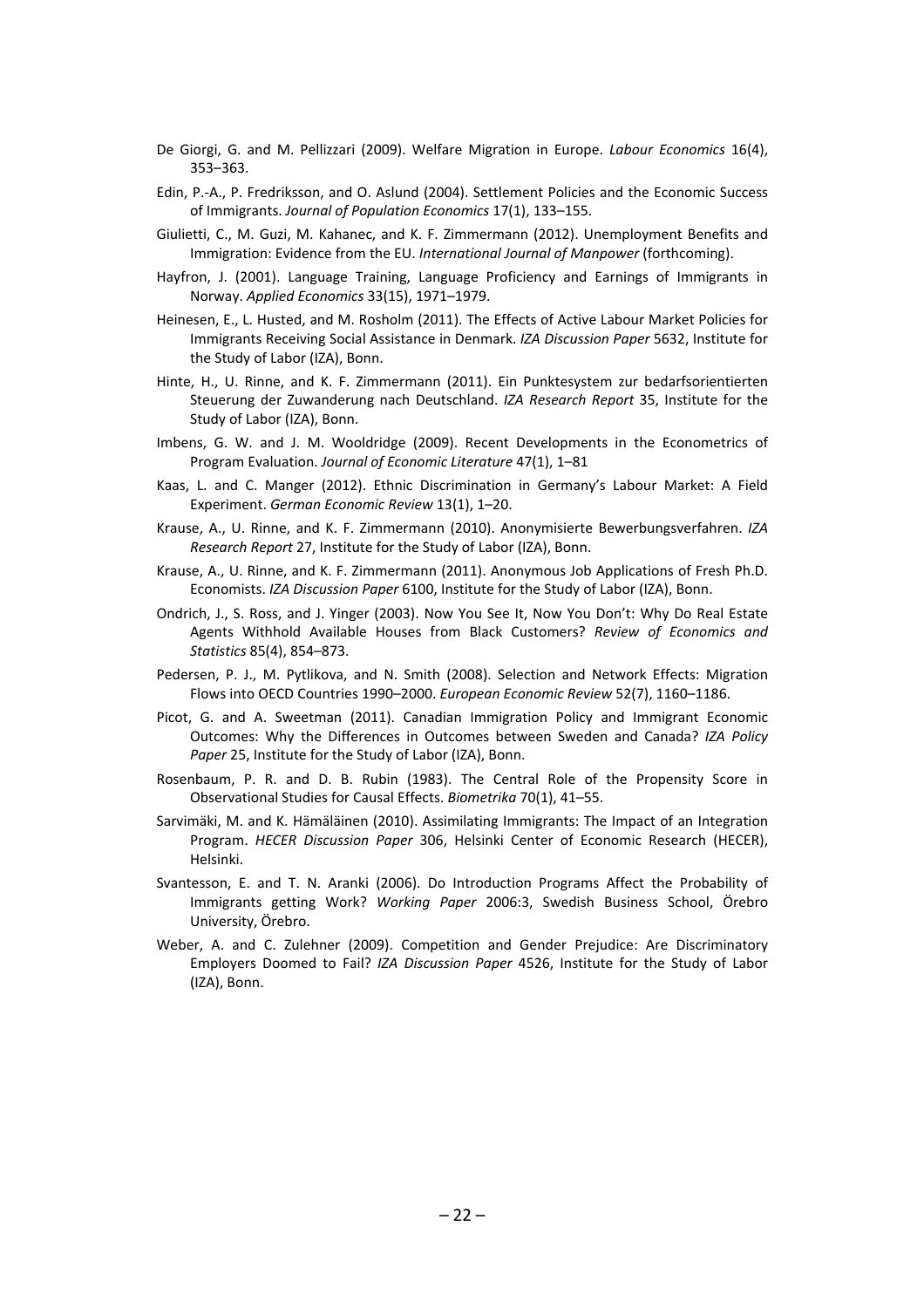

**Figure 1: Stock of Foreign‐Born Population in Selected OECD Countries (2005‐2009)**

*Note:* In percent of total population.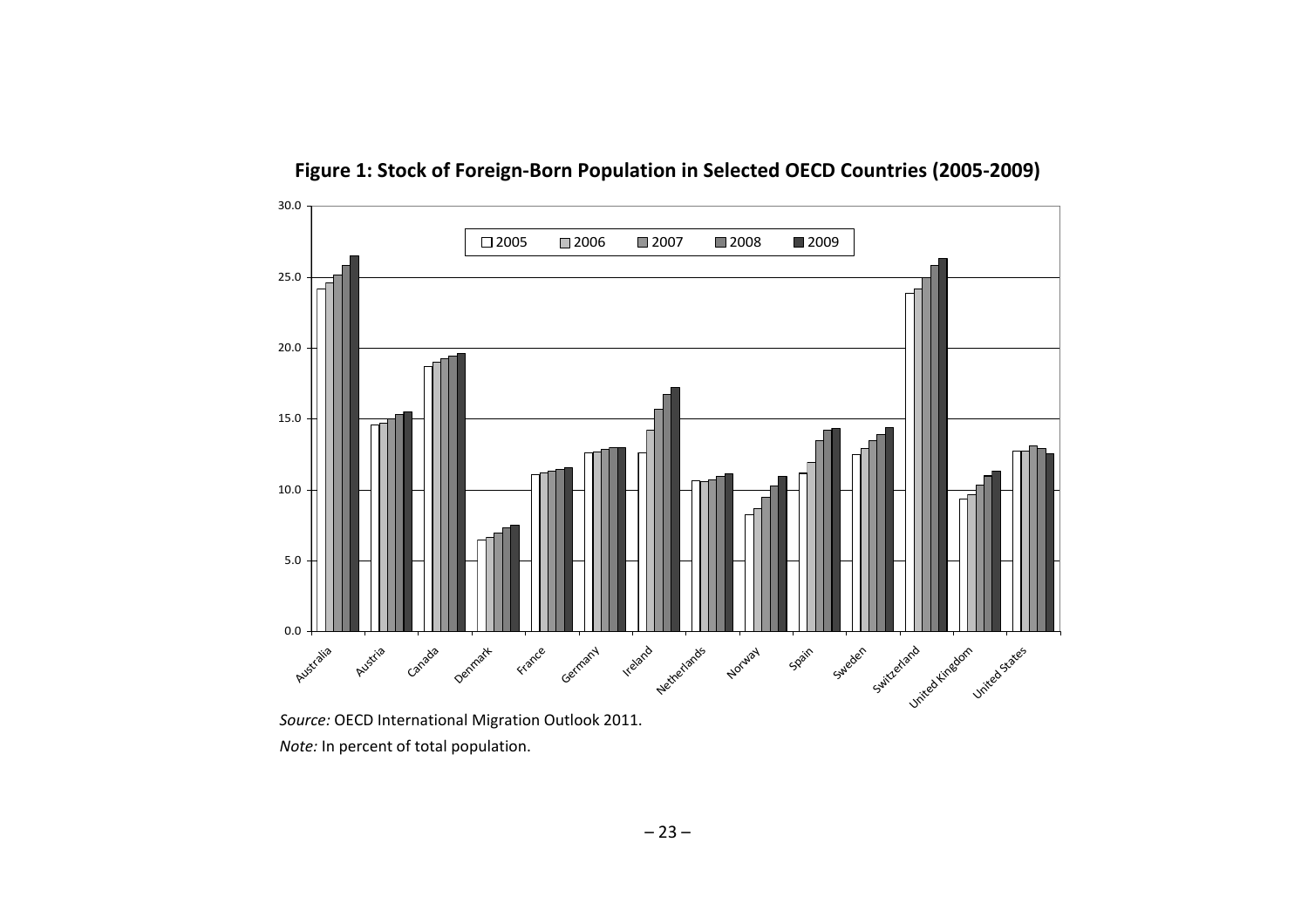### **Figure 2: Employment‐to‐Population Ratios of Natives and Foreigners in Selected OECD Countries (2010)**



*Source:* OECD International Migration Outlook 2011.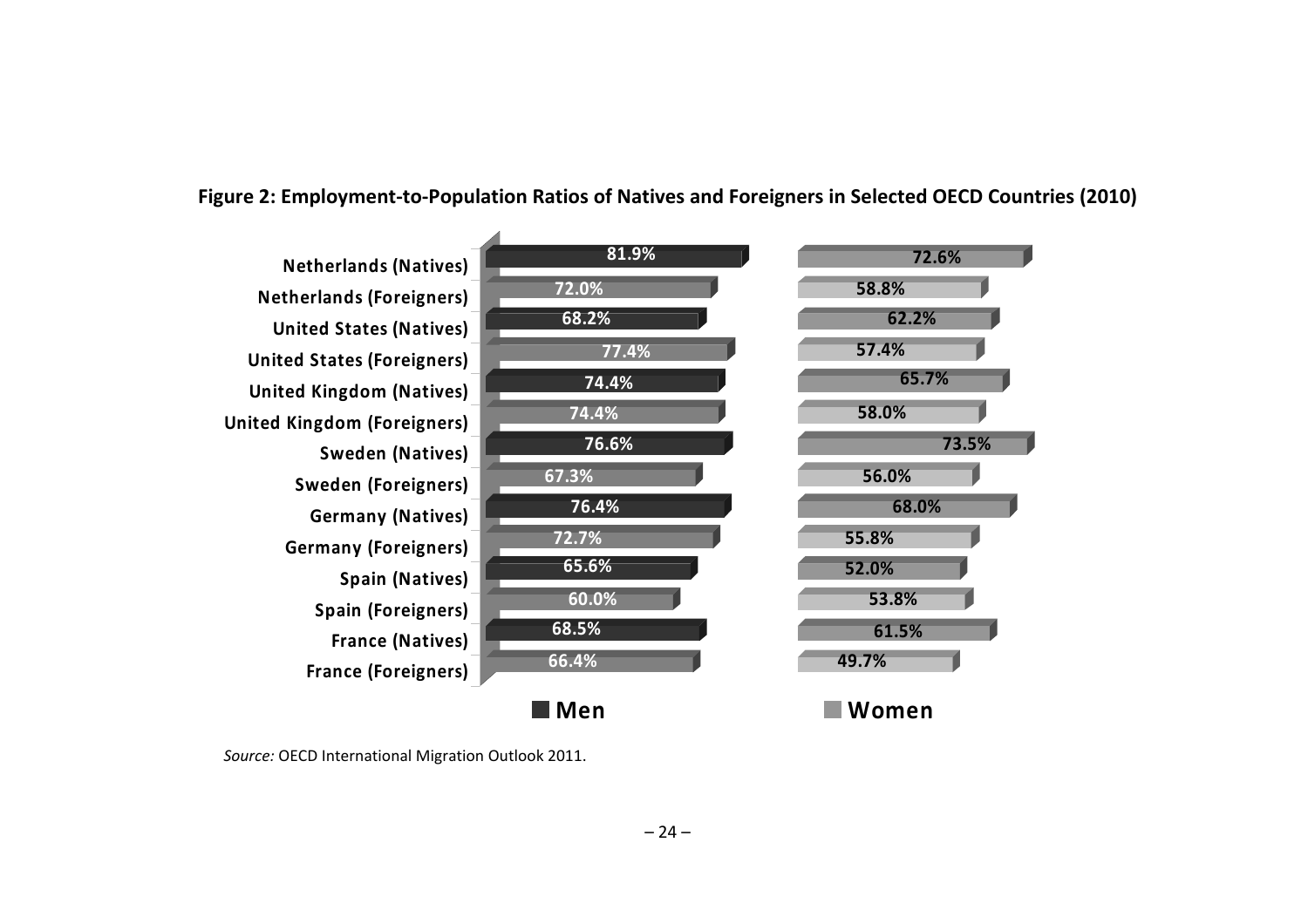|                                     | <b>Country (Region)</b>                    | Methodology                                                                                                                  | <b>Main Results</b>                                                                                                                                                                                         |
|-------------------------------------|--------------------------------------------|------------------------------------------------------------------------------------------------------------------------------|-------------------------------------------------------------------------------------------------------------------------------------------------------------------------------------------------------------|
| <b>Immigrant Selection Policies</b> |                                            |                                                                                                                              |                                                                                                                                                                                                             |
| Cobb-Clark (2003)                   | Australia                                  | Comparison of two cohorts<br>of immigrants who arrived<br>under old and new selection<br>criteria (1993-95 vs.<br>1999/2000) | Tighter selection criteria improve the (short-<br>run) labor market outcomes of immigrants;<br>this effect is reinforced by improved labor<br>market conditions and changes in the<br>income-support policy |
| Picot and Sweetman (2011)           | Canada, Sweden                             | Descriptive comparison of<br>immigrants' labor market<br>outcomes                                                            | Large part of the cross-country difference in<br>immigrants' economic performance is related<br>to different selection policies                                                                             |
| Antecol et al. (2003)               | Australia, Canada,<br><b>United States</b> | Cross-sectional analysis of<br>the immigrant population in<br>three countries (1990/91)                                      | After excluding Latin American immigrants to<br>the United States, immigrants' observable<br>skills are similar in the three countries                                                                      |
| <b>Settlement Policies</b>          |                                            |                                                                                                                              |                                                                                                                                                                                                             |
| Edin et al. (2004)                  | Sweden                                     | Natural experiment and<br>difference-in-differences<br>approach: reform in 1985                                              | Long-run negative effects of change of policy<br>focus (to income support) and of settlement<br>policy; latter effect at least partly offset by<br>internal mobility                                        |
| <b>Introduction Programs</b>        |                                            |                                                                                                                              |                                                                                                                                                                                                             |
| Svantesson and Aranki (2006)        | Sweden                                     | Regression analysis;<br>introduction activities as<br>explanatory variables                                                  | Heterogeneous effects of different<br>introduction activities on short-run<br>employment probability                                                                                                        |
| Andersson Joona and Nekby (2012)    | Sweden                                     | Randomized experiment (TIP<br>vs. regular introduction<br>programs)                                                          | Significant positive effects of TIP on the<br>employment probability and on the<br>probability of entering other training                                                                                   |

### **Table 1: Selected Evaluation Studies of Immigration Policies**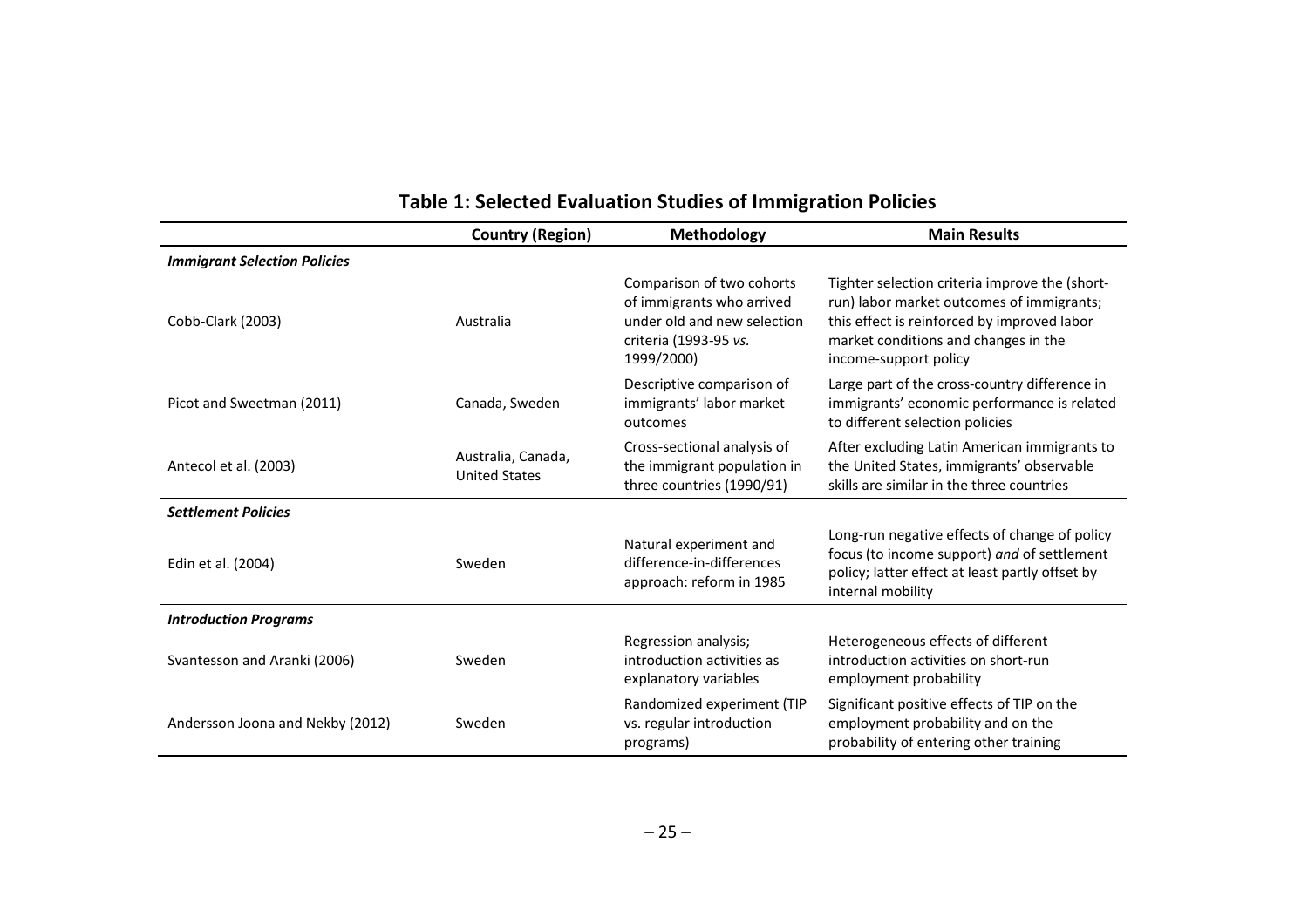|                                     | <b>Country (Region)</b> | Methodology                                                                        | <b>Main Results</b>                                                                                                             |  |
|-------------------------------------|-------------------------|------------------------------------------------------------------------------------|---------------------------------------------------------------------------------------------------------------------------------|--|
| <b>Language Training</b>            |                         |                                                                                    |                                                                                                                                 |  |
| Hayfron (2001)                      | Norway                  | Instrumental variable<br>approach                                                  | Participants in language training more likely<br>to acquire speaking and reading proficiency;<br>no effects on earnings         |  |
| Christensen and Stanat (2007)       | 14 countries            | Survey of "best practices" to<br>help immigrant students                           | Good practices include systematic language<br>support programs and teachers' training in<br>second-language acquisition         |  |
| <b>Active Labor Market Programs</b> |                         |                                                                                    |                                                                                                                                 |  |
| Aslund and Johansson (2011)         | Sweden                  | Natural experiment:<br>difference-in-differences<br>approach at municipality level | Workplace introduction program increases<br>transitions to work experience schemes and<br>improves the employment probabilities |  |
| Sarvimäki and Hämäläinen (2010)     | Finland                 | Regression discontinuity<br>design at threshold date                               | Program strongly increased employment and<br>earnings of immigrants                                                             |  |
| Clausen et al. (2009)               | Denmark                 | Duration model (timing-of-<br>events approach)                                     | Subsidized employment in the private sector<br>is the most effective program                                                    |  |
| Cohen-Goldner and Eckstein (2010)   | <b>Israel</b>           | Dynamic structural model of<br>training/employment                                 | Participation in training significantly increases<br>wages and job offer rates                                                  |  |
| Aldashev et al. (2010)              | Germany                 | Propensity score matching                                                          | Heterogeneous effects of different program<br>for immigrants vs. natives                                                        |  |
| Heinesen et al. (2011)              | Denmark                 | Duration model (timing-of-<br>events approach)                                     | Large and significant effects; largest<br>effects for subsidized employment                                                     |  |

# **(Table 1, continued)**